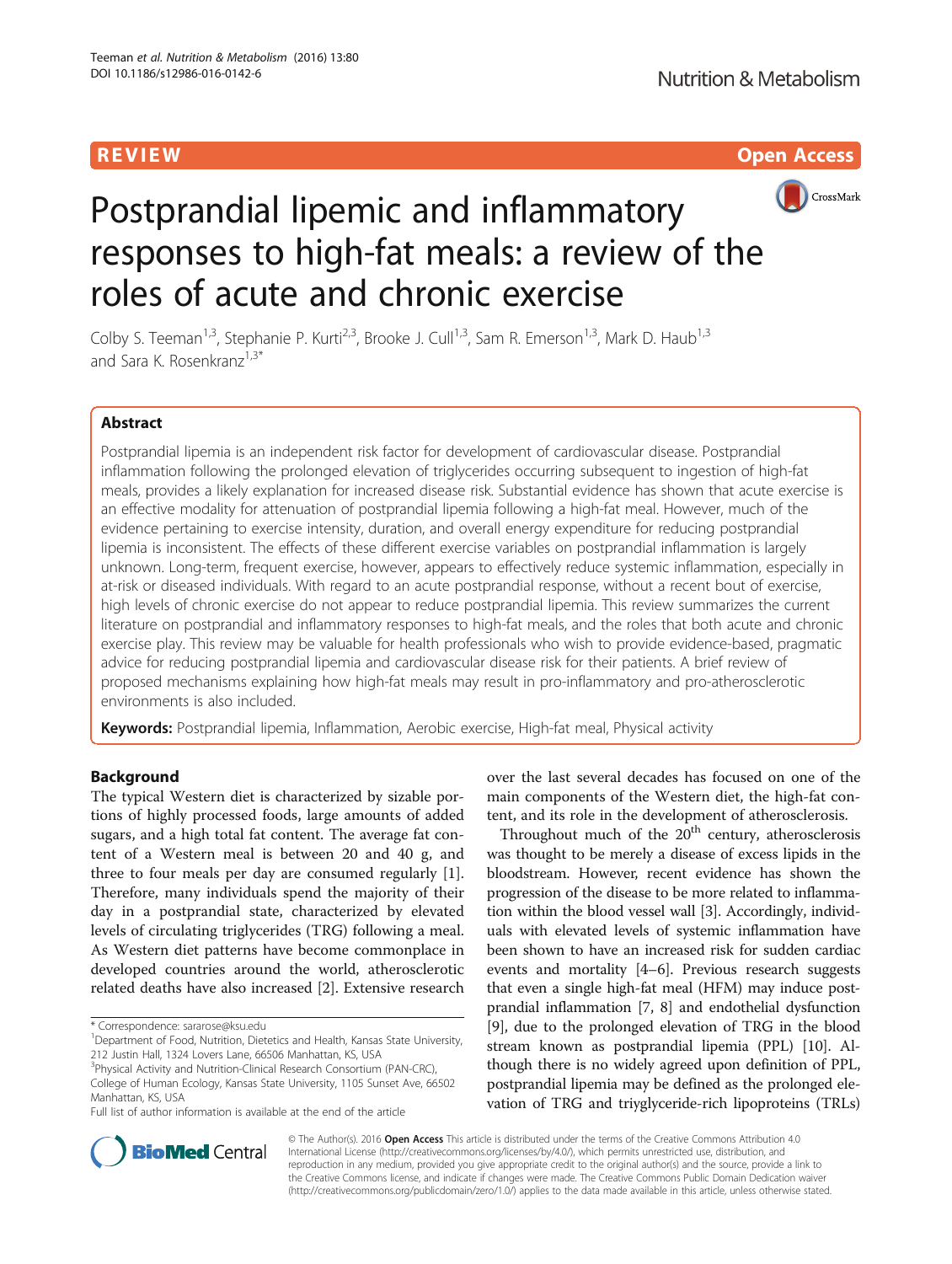in circulation following the consumption of a meal. A prolonged elevation of TRG allows for high-density lipoproteins (HDL) to be cleared from the blood stream more easily [\[11\]](#page-10-0), and for small, atherogenic low-density lipoprotein (LDL) particles to form [\[12\]](#page-10-0).

Evidence suggests that PPL may be attenuated through acute bouts of exercise as well as chronic aerobic training [[13](#page-10-0), [14](#page-10-0)]. Furthermore, highly active individuals tend to have lower levels of systemic inflammation as compared to less active individuals [\[15](#page-10-0)]. However, the benefits of acute exercise for postprandial lipemia appear to be relatively short lived. Only a few days without exercise may completely negate any attenuation of PPL following the last bout of exercise [[16](#page-10-0)]. Due to the short-term effects of acute exercise on PPL, researchers have examined how exercise timing, type, and intensity, may impact the lipid lowering effects of exercise [[17](#page-10-0)]. The majority of these studies have focused on TRG clearance from circulation; however, how TRG clearance effects the relationship between acute exercise and postprandial inflammation is not well understood. Understanding how exercise effects circulating TRG is important due to the pro-inflammatory and pro-atherosclerotic environment resulting from prolonged elevations of TRG. However, postprandial TRG must be examined along with other physiological processes occurring during exercise that may affect the postprandial inflammatory environment.

In this review we will discuss the postprandial inflammatory response to high-fat, high-calorie, Western style meals, and the roles of both acute and chronic exercise as methods of attenuating PPL and inflammation. A brief review of proposed mechanisms explaining how high-fat meals may result in pro-inflammatory and proatherosclerotic environments will also be included.

# **Methods**

#### Data sources

The primary database that was searched was PubMed with minor contributions from studies found via Google Scholar.

#### Key words

All of the following key words were used in different combinations in an attempt to cover the most thorough breadth of the research as possible. These terms include "postprandial" or "post-prandial", "post-meal", "lipemia" or lipaemia", "triglycerides", "exercise", "aerobic", "resistance", "high-fat meal", "inflammation", "inflammatory", "cytokines", "atherosclerosis", "heart disease".

#### Selection of studies

For studies that discussed postprandial lipemia, the dependent variable had to be some measure of circulating triglycerides in the time period following ingestion of a

meal. Unless otherwise noted, studies in which participants performed exercise were primarily moderate-intensity aerobic forms of exercise. Additionally, studies were selected that focused on healthy, normal lipemic participants except for when a different population is mentioned within the context of a referenced study. We had few parameters for the selection of studies within a given section of the paper. The authors gave the most weight to the studies that had been most commonly cited in the literature and were most up to date. The goal of this review is to provide a narrative examination of studies that follows the majority of the weight of evidence for each section. Studies that provide contrasting evidence are also acknowledged.

# Postprandial hyperlipidemia

The magnitude of the postprandial lipid increase is directly proportional to the fat content of a meal up to approximately 80 g [[18](#page-10-0)], and many metabolic processes determine the overall magnitude and duration of PPL. Recently digested lipids must be absorbed and secreted in the form of chylomicrons from the small intestine, and very low-density lipoproteins (VLDL) are secreted from the liver. Hereafter, we will refer to chylomicrons and VLDLs jointly as TRLs in circulation.

Elevated plasma TRLs in the postprandial state are an independent risk factor for coronary heart disease [\[19](#page-10-0)]. The mechanisms through which TRLs cause damage to the vascular wall are not fully understood; however, the following proposed mechanisms may help explain the increased cardiovascular disease risk associated with elevated postprandial TRLs (as illustrated in Fig. [1\)](#page-2-0). Increased TRLs in circulation lead to a greater transfer of triglyceride from TRLs to cholesterol-rich lipoproteins (mainly HDL) via cholesterol ester transfer protein [\[12](#page-10-0)]. This process both depletes HDL [\[20\]](#page-10-0) and increases concentrations of small, dense, LDL and chylomicron (CM) remnants [\[21](#page-10-0)]. These small, dense lipoprotein remnants appear to have less LDL-receptor binding affinity than large LDL particles [[22\]](#page-10-0), allowing them to stay in circulation longer and become atherogenic through their ability to penetrate the vascular endothelium [[23\]](#page-10-0).

# Postprandial inflammatory response

Once the small, dense CM and LDL particles have penetrated the vascular endothelium, they are oxidized by reactive oxygen species (ROS) [[24\]](#page-10-0). Monocytes are recruited to the endothelial surface by increased expression of vascular cell adhesion molecule-1 (VCAM-1) [[25](#page-10-0)]. VCAM-1 expression may be increased via oxidized LDL particles that may activate the nuclear factor kappa B (NF-kB) pathway [[26](#page-10-0)]. Monocytes penetrate the endothelial wall and become macrophages as they scavenge oxidized lipoproteins, as these macrophages accumulate lipid they become foam cells [\[27](#page-10-0)]. This buildup of foam cells leads to a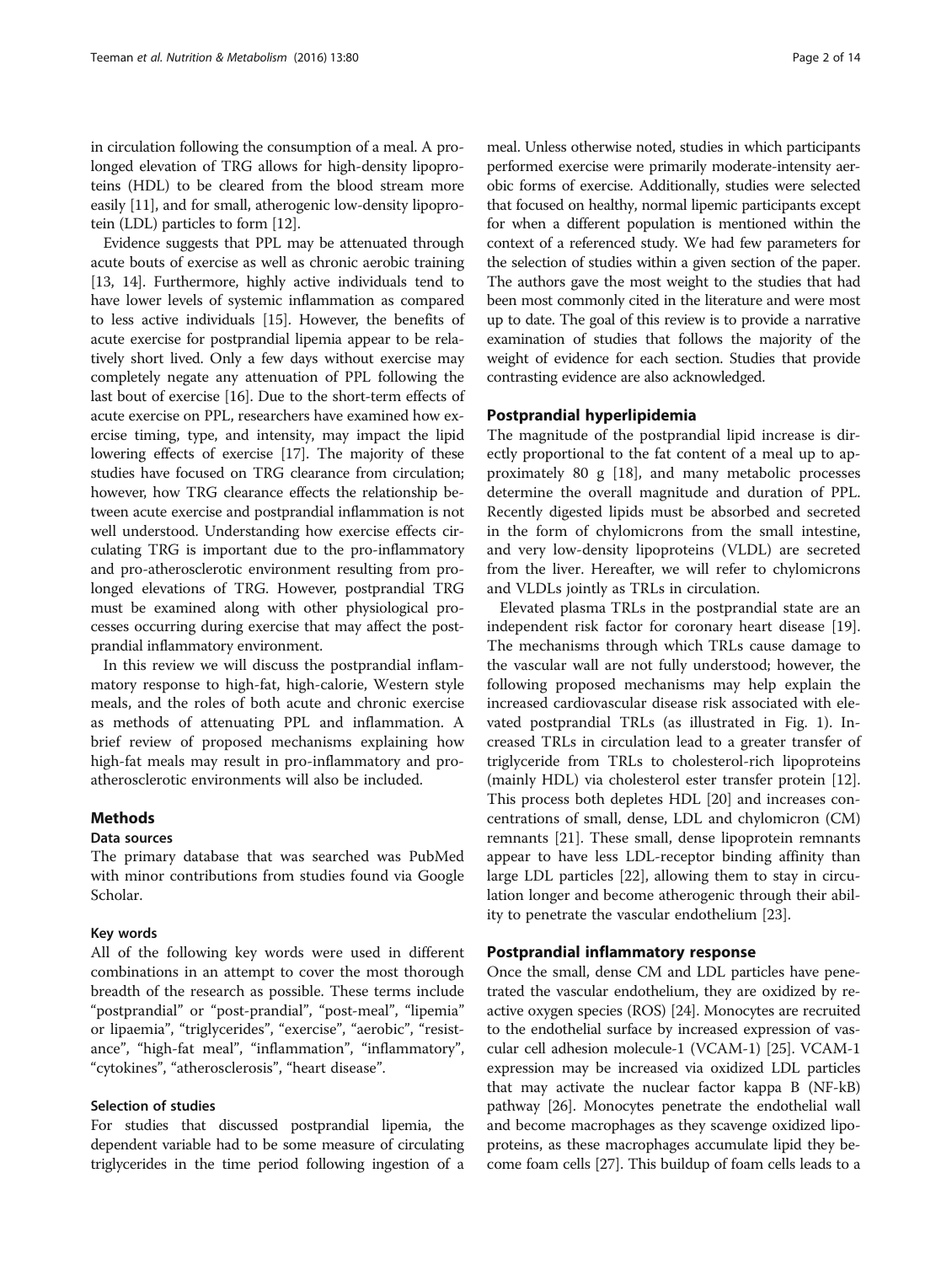<span id="page-2-0"></span>

fatty streak within the blood vessel [[28](#page-10-0)]. This process is the initiation of an atherosclerotic plaque.

A variety of cytokines are secreted from macrophages that contribute to the progression of atherosclerosis. Many of these cytokines, such as interleukin-6 (IL-6) and tumor necrosis factor- alpha (TNF- $\alpha$ ), lead to the production of downstream cytokines and various other inflammatory markers that play vital roles in the regulation of atherosclerotic plaques [\[29](#page-10-0)]. Although there are dozens of biomarkers that effect the development of atherosclerosis, we have chosen to focus on a few biomarkers have been shown to play prominent roles in the development of atherosclerotic plaques. These markers include IL-6, TNF-α, interleukin 1β (IL-1β), C-reactive protein (CRP), and the cellular adhesion molecules sVCAM-1 and intercellular adhesion molecule-1 (ICAM-1).

A frequently studied biomarker of postprandial inflammation is IL-6. IL-6 is secreted from endothelial cells, T cells and macrophages within the vascular endothelium, as well as from adipose tissue [[30\]](#page-10-0). In the context of the postprandial period, IL-6 is generally considered to be pro-inflammatory [[31\]](#page-10-0). Evidence has shown that increased levels of IL-6 are correlated with greater occurrence of cardiac events [[32](#page-10-0)]. IL-6 also plays an important role in the synthesis of CRP by the liver [[33](#page-10-0)] and regulation of TNF-α [\[34](#page-10-0)]. Several studies have shown increases in IL-6 in the postprandial period following high-fat, high-calorie meals [\[35](#page-10-0)–[37\]](#page-10-0), while others

have not [[38, 39\]](#page-10-0). Studies that have shown increased IL-6 in the postprandial period, typically have had participants consume higher total fat and calorie meals than those that have shown no increase in IL-6. More recently, IL-6 has also been recognized as a myokine, because of its secretion from skeletal muscle tissue during exercise [\[40](#page-11-0)]. Its role as a myokine is generally considered to be anti-inflammatory, and will be discussed in detail later in this review.

Along with IL-6, TNF- $\alpha$  is another commonly measured pro-inflammatory biomarker. TNF-α is produced by macrophages, endothelial cells and adipose tissue [[41](#page-11-0), [42\]](#page-11-0). TNF-α has been shown to induce the expression of leukocyte cellular adhesion molecules such as VCAM-1 and ICAM-1 [\[43\]](#page-11-0). Additionally, TNF-α may also enhance the production of other inflammatory cytokines [[44\]](#page-11-0). The direction and magnitude of TNF- $\alpha$  responses in the postprandial period have been mixed. TNF-α may increase postprandially in overweight participants [\[37](#page-10-0)], and in participants with metabolic syndrome [[45\]](#page-11-0). However, other studies have reported no change [[38,](#page-10-0) [46\]](#page-11-0) or even a small decrease [[35](#page-10-0)] in TNF-α postprandially. These conflicting results are most likely due to differences in participant characteristics between studies. For example, TNF-α concentrations may be increased in participants with greater abdominal adiposity and/or advanced age [[47](#page-11-0), [48](#page-11-0)].

CRP is one of the classic biomarkers used to assess systemic inflammation. Elevated levels of CRP have been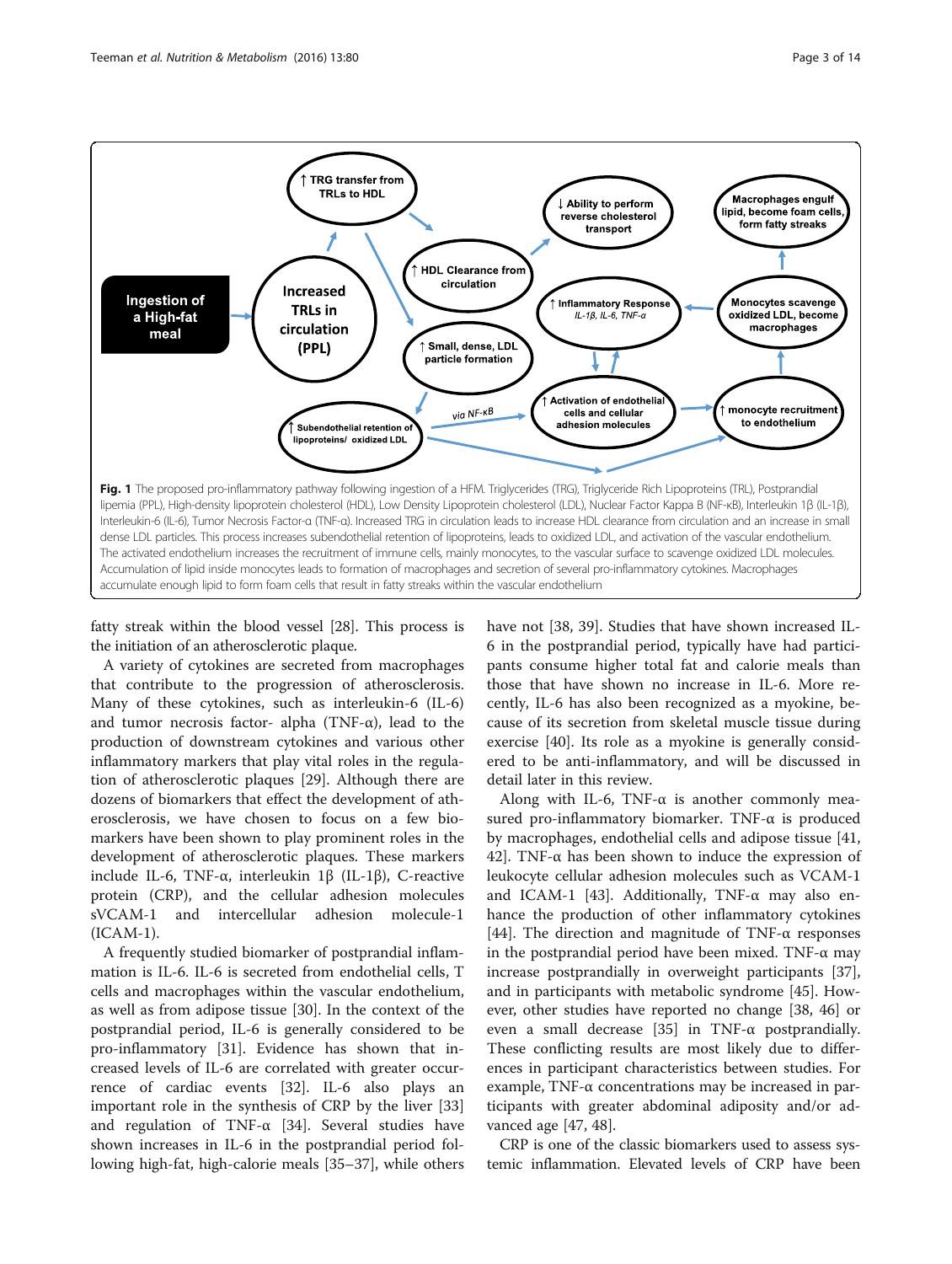shown to be associated with a number of chronic cardiovascular diseases including coronary heart disease, hypertension, and stroke [[49](#page-11-0)]. CRP is of particular interest in the postprandial period because of its downstream response to increases in IL-6 [[50](#page-11-0)], its controversial role in atherosclerotic plaques [\[51, 52\]](#page-11-0), and specifically in the recruitment of monocytes to the arterial intima [\[53](#page-11-0)]. However, the exact role of CRP in the development of atherosclerosis is still unclear. It has been well established that elevated levels of CRP indicate an increased risk for the development of CVD, but the question of whether or not CRP has a causal role in the development of CVD still remains unclear [\[54](#page-11-0)]. It is possible that CRP may only be a marker of inflammation in atherosclerotic plaques resulting from acute increases in IL-6 and TNF-  $\alpha$  [[55\]](#page-11-0). A review by Herieka and Erridge (2013) indicated only one out of 30 studies measuring CRP in the postprandial period found an increase in the acute phase protein in the immediate hours following a HFM [\[56\]](#page-11-0). Any significant increases in circulating CRP following a HFM may be found closer to 24 h after ingestion of the meal after acute increases in IL-6 and TNF- $\alpha$  have already occurred in the inflammatory cascade.

Interleukin-1β (IL-1β) is a member of the IL-1 family that has been implicated in nearly all aspects of the atherosclerotic process. IL-1β may be present in monocytes and macrophages [[57](#page-11-0)], as well as adipose tissue [[58](#page-11-0)]. When secreted, IL-1β may lead to the downstream production of other inflammatory markers such as IL-6 and CRP [[59](#page-11-0)]. IL-1β has been shown to promote a hypertriglyceridemic and pro-atherogenic lipid profile through the increased production and decreased clearance of VLDLs [[60\]](#page-11-0). Additionally, the pro-inflammatory environment caused by IL-1β may promote structural changes in LDL particles that result in the smaller, denser, LDLs that can more easily penetrate the endothelium and be oxidized [[61](#page-11-0), [62\]](#page-11-0). Furthermore, IL-1β may be secreted from macrophages when they engulf oxidized LDLs, which would continue stimulation of the inflammatory/proatherogenic environment. IL-1β can directly initiate the development of atherosclerotic plaques through the recruitment of cellular adhesion molecules, facilitating the migration of additional inflammatory cells to the vascular endothelium [[63](#page-11-0)]. IL-1 $\beta$  does not appear to increase after a high-fat meal in healthy subjects [[64](#page-11-0), [65](#page-11-0)], but may increase in individuals with metabolic syndrome [\[66\]](#page-11-0).

A key aspect of the initial stages of atherosclerosis is the adhesion of inflammatory cells, mainly leukocytes, to the vascular endothelium. Two important adhesion molecules shown to have implications in the development of atherosclerosis are VCAM-1 [[67\]](#page-11-0) and ICAM-1 [\[68](#page-11-0)]. These molecules are measured in the blood after they have been detached from the endothelium and are circulating in their soluble form. VCAM-1 and ICAM-1 are expressed on the endothelial surface of the blood vessel wall [[69\]](#page-11-0) and upregulated in response to increased concentrations of several pro-inflammatory cytokines [\[70](#page-11-0)]. These adhesion molecules enable the adhesion and penetration of leukocytes across the vascular endothelium [\[69](#page-11-0)]. Some evidence suggests that increases in soluble adhesion molecules may only occur in an already pro-atherosclerotic environment [\[71\]](#page-11-0), such as in diabetic [[72\]](#page-11-0) and hypertriglyceridemic [[73\]](#page-11-0) individuals. Additionally, both ICAM-1 and VCAM-1 have been reported to predict future cardiovascular events in patients with coronary artery disease [[5\]](#page-10-0). Further, postprandial increases in cellular adhesion molecules in healthy subjects have been shown to be small [[8\]](#page-10-0) or nonexistent [\[74](#page-11-0), [75\]](#page-11-0).

# Assessment of PPL and postprandial inflammation

Currently, there is no firmly established protocol for HFM testing to assess PPL. However, most studies that have experimentally assessed PPL have used similar procedures with minor variations. The first consideration when assessing PPL is the controlling of confounding lifestyle variables leading up to the testing session. Exercise is well known to decrease the PPL response; it is usually prohibited for at least 48–60 h prior to the test meal [[13](#page-10-0)]. Caffeine is also typically excluded for  $\sim$ 24 h prior to the HFM test. Diet is obviously a very important factor to control leading up to a PPL session. The extent to which diet is controlled varies across studies, ranging from tightly controlled studies that provide meals for multiple days [\[76](#page-11-0)], to studies that only require participants to log food their food intake and/or keep meals consistent between trials [[46\]](#page-11-0). However, even more important than controlling diet is the requirement of ensuring that individuals fast (for at least 8 h, but typically 10–12 h) prior to their test meal. Metabolic effects of a single meal can linger for hours, and an individual's metabolic state at the onset of a PPL study will affect their postprandial response. Once in the lab, a baseline blood draw is performed. In most studies, a cannula is inserted in a forearm vein to allow for easier repeated samples [\[76](#page-11-0)–[78\]](#page-11-0), although some studies do utilize repeated venipuncture [\[8](#page-10-0), [79\]](#page-11-0). Following the baseline/fasting blood draw, the participant will consume the test meal. Test meals vary greatly between studies – one reason that comparisons across studies can be very difficult. Meals typically contain >40% fat and >700 kcal, with some containing more than >60% fat and >1500 kcal [[80\]](#page-11-0). Most study designs normalize the meal to each participant's body weight, so that the amount of kcals consumed per kilogram of body mass or lean body mass is the same for each participant [[80](#page-11-0)]. After the meal is consumed, blood draw procedures are repeated for a given duration at a set frequency. Most studies assess the PPL response for four [[78\]](#page-11-0) to eight hours postprandially [\[76](#page-11-0)].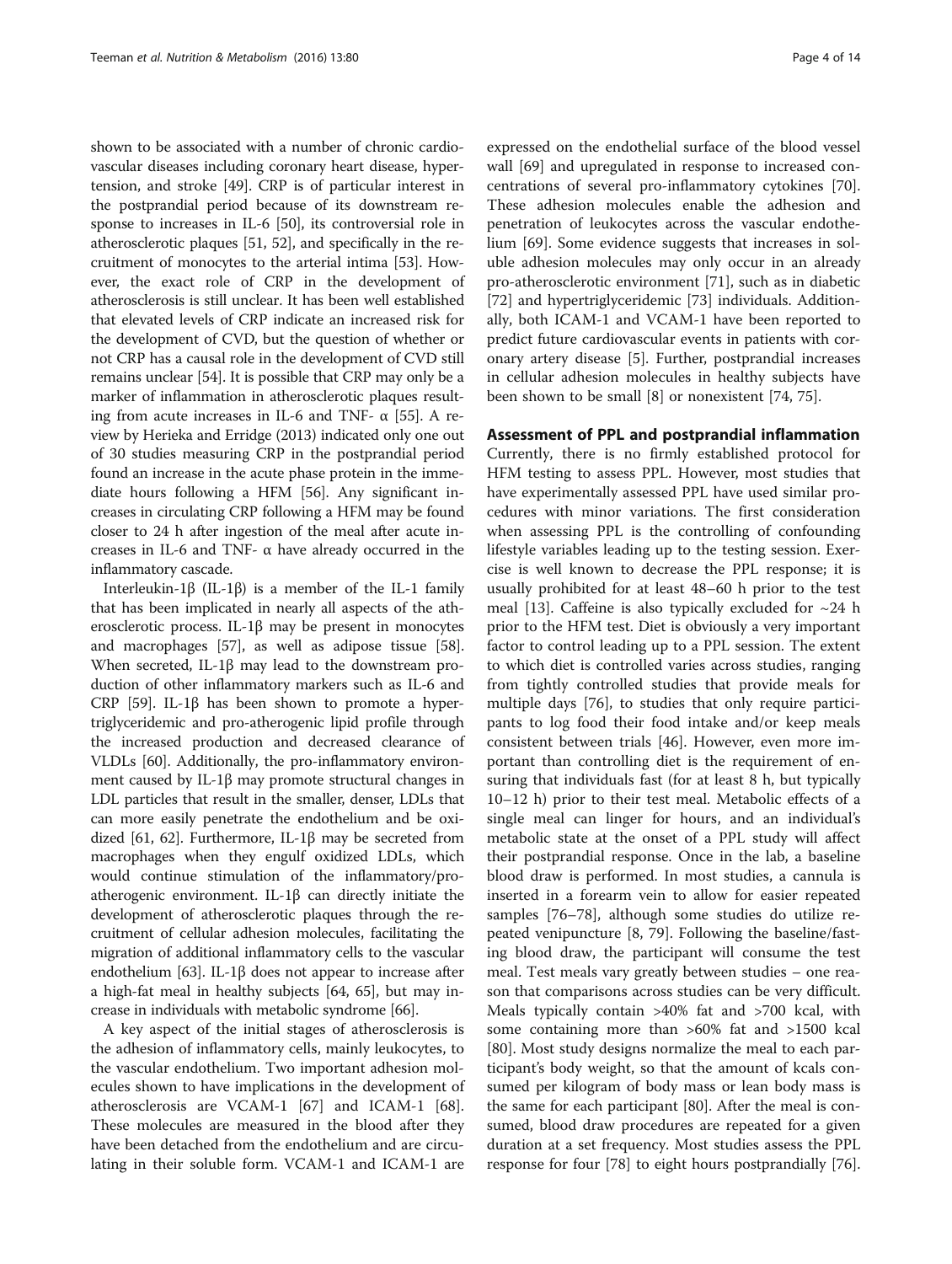These blood draws are used to assess several metabolic markers, with triglycerides as the primary analyte assessed in most PPL studies. However, there are other metabolic markers that are occasionally assessed that can provide additional information regarding the postprandial metabolic state. Most of these additional markers are apolipoproteins or lipoprotein subfractions, including: total cholesterol, HDL, LDL, apolipoprotein C3 (ApoC3), which is found on several types of lipoproteins of intestinal and hepatic origin; apolipoprotein B100 (ApoB100), which is found on VLDL, IDL, and LDL; and remnant cholesterol.

# Chronic exercise and PPL

It has been well established that regular exercisers have a lower postprandial lipemic response compared to nonexercisers [\[14](#page-10-0), [81\]](#page-11-0). The triglyceride lowering effects of frequent exercise are often attributed to increased HDL concentrations [[20\]](#page-10-0), increased post-exercise lipoprotein lipase (LPL) activity [\[82](#page-11-0)], and replenishment of intramuscular triglycerides (IMTG) post exercise [\[83](#page-11-0)]. In healthy participants, previous research has indicated that there is an inverse relationship between HDL-C and PPL following a HFM [[20\]](#page-10-0). Additionally, participants who completed a jogging program 3-days/week displayed significantly higher plasma LPL concentrations when compared to their own control condition at baseline [\[84](#page-11-0)]. The combination of higher HDL-C and LPL concentrations in regularly exercising individuals may allow for greater replenishment of IMTG and improved clearance of TRG following exercise. Consistent upregulation of triglyceride clearing mechanisms may help lower the mean residence time of LDL in circulation. A shorter residence time allows less time for more of the small, dense, LDL particles to form and pose an increased risk for atherosclerosis [[85](#page-11-0)].

The benefits of exercise training, however; may be short lived even in the most active individuals [[86\]](#page-12-0). For example, one study found that after 60 h without exercise, there was no difference in PPL between trained and untrained subjects. This study compared exercise trained individuals (half endurance trained, half sprint trained), to individuals who participated in no more than two, 30 min exercise sessions per week. Evaluations that occurred at least 60 h following their last bout of exercise indicated that there were no significant differences in postprandial triglycerides between endurance-trained, strength-trained, and untrained participants [\[86](#page-12-0)]. Physiological adaptations to detraining, such as reduced aerobic capacity, occur over a much longer time period than 60 h [[87\]](#page-12-0). The effects of exercise on intramuscular triglyceride replenishment and LPL activity appear to be absent at 60 h post exercise. Therefore, mechanisms independent of aerobic capacity are the likely drivers of exercise attenuated PPL.

Kiens and Richter (1998) investigated the effects of exercise training on lipid metabolism in endurance-trained males [\[83\]](#page-11-0). Their study focused on IMTG use during post-exercise recovery and the possible role of LPL in this process. The authors found that IMTG stores were diminished post-exercise until 42 h. LPL activity was significantly increased the day following exercise, but had returned to baseline levels at 42 h post-exercise. These data suggest that circulating TRLs could be broken down by increased LPL activity, used to replenish IMTG stores, and provide fuel for post-exercise recovery [\[83](#page-11-0)]. When LPL activity is returned to baseline levels and IMTG stores are replenished, the attenuating effect of previous exercise on PPL appears to be absent. In combination, LPL activity and IMTG storage may help explain why the lipid-lowering effects of an exercise training program appear to be so transient.

Despite the apparent brevity of several of the PPLlowering adaptations from exercise, there does appear to be some benefit of prior training status with regard to PPL. In a study performed by Tsetsonis, Hardman, and Mastana (1997), trained and untrained (VO<sub>2</sub> max 50.3 ± 5.9, 31.7 ± 3.6 ml/kg/min respectively) middle-aged women completed a bout of exercise of similar duration and intensity (90 min at 60%  $VO<sub>2</sub>$  max), 16 h prior to ingestion of a high-fat meal. There was no significant difference in lipemia between groups after their nonexercise control sessions, but trained women had a 30% reduction in lipemia when compared to untrained women the morning following the exercise session [\[88](#page-12-0)]. However, since the relative exercise intensity of each group was the same, but the aerobic capacity of the trained group was higher, the trained group achieved a greater overall energy expenditure. Greater energy expenditures achieved during shorter durations of exercise performed at the same relative exercise intensity for trained subjects as compared to untrained subjects, provide a potential explanation for the lower PPL responses in trained subjects. The attenuated PPL response in trained participants may also be due to upregulated triglyceride clearing mechanisms and enhanced ability to use fat for fuel during exercise (increased mitochondrial and capillary density perhaps) over untrained subjects.

#### Acute exercise, timing and PPL

Exercise performed during the timeframe between 18 h pre-meal, until around 90 min post-meal may be effective in attenuating PPL. Gill et al. (2004) showed that exercise in the 12–18 h range prior to ingestion of a high-fat meal attenuated the lipemic response to a high-fat meal [[89](#page-12-0)]. Additionally, Zhang et al. (2004) showed an attenuation of PPL in participants that exercised 12 h, but not 24 h prior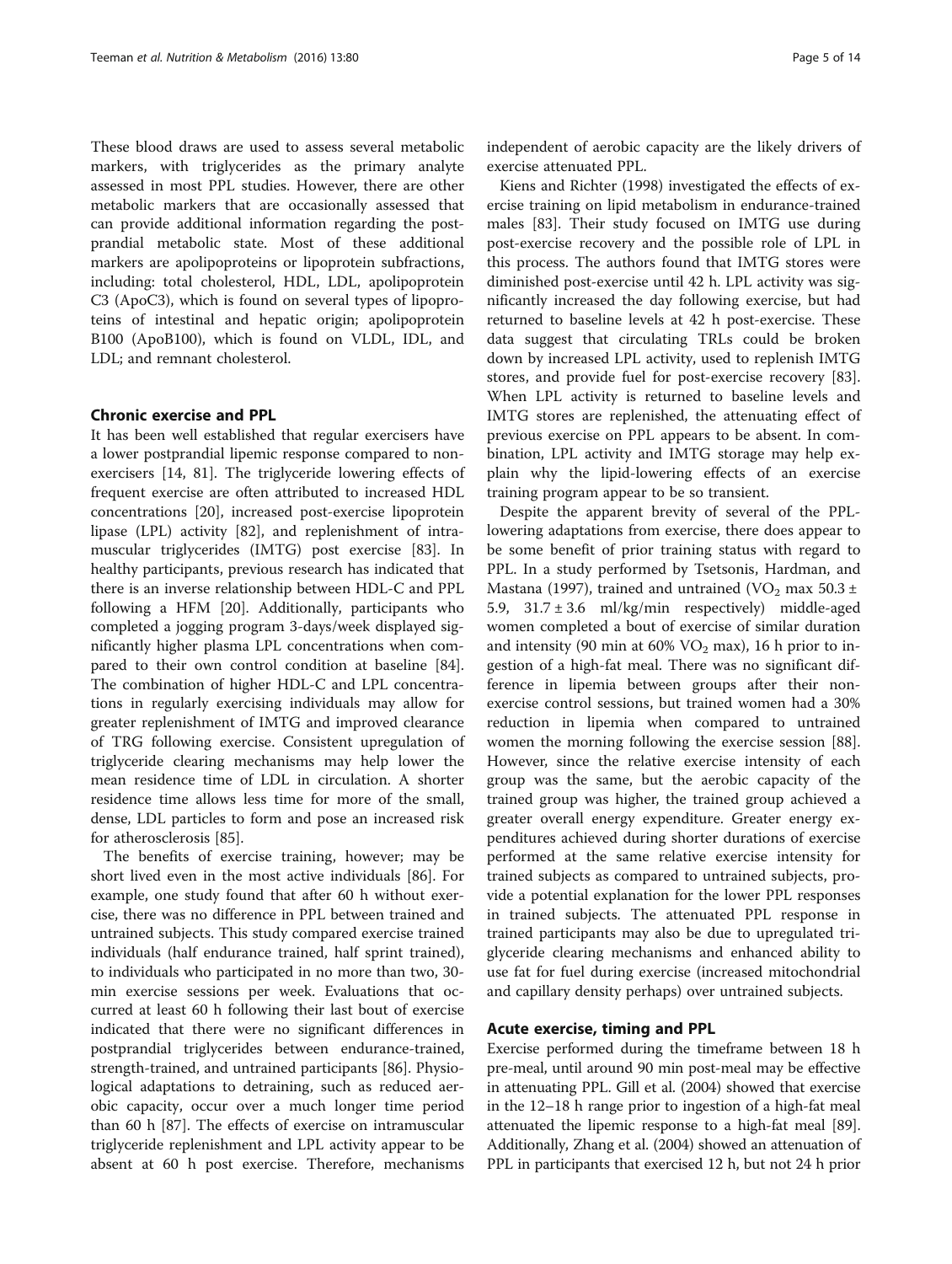to a high-fat meal [\[90\]](#page-12-0). However, Johnson et al. (2015) found that exercise 12 h prior to a HFM was ineffective for attenuating PPL even though Johnson et al. and Zhang et al. both had participants exercise at  $60\%$  VO<sub>2</sub> max for 60 min [[46](#page-11-0)]. Additionally, exercise performed immediately before ingestion of a HFM has also been shown to be effective for attenuating PPL [\[90](#page-12-0), [91](#page-12-0)]. Collectively, this evidence reinforces the idea that pre-meal exercise benefits for PPL are relatively acute and are highly dependent on energy expenditure and participant characteristics. Premeal exercise beyond 18–24 h prior to a HFM, likely has little effect on PPL. In addition to pre-meal exercise, evidence also supports exercise during the post-meal period as an effective means for attenuation of PPL, the majority of work in this area has suggested that exercise performed as far as 90 min into the postprandial period is effective for attenuating PPL [[92](#page-12-0), [93\]](#page-12-0), however this evidence is conflicting [\[77, 78\]](#page-11-0).

The mechanisms for exercise-induced attenuation of PPL may differ slightly depending on the timing of the relationship between the bout of exercise and the ingested meal. Exercise performed well in advance of the meal (12-18 h) may attenuate PPL via increased LPL expression on the surface of the vascular endothelium [\[94](#page-12-0)]. LPL expression in response to exercise appears to increase between 4–8 h post-exercise [[95](#page-12-0)], returning to baseline levels around 20 h post-exercise [\[96](#page-12-0)], which may explain the lack of PPL attenuation when exercise is performed 24 h or more before the meal. Exercise performed immediately before the meal may attenuate PPL through a decreased hepatic secretion of VLDLs [\[97](#page-12-0)]. Prolonged exercise is thought to reduce fatty acid synthesis, increase fatty acid oxidation and cause accumulation of TRG in the liver in response to prolonged exercise. It has also been shown that circulating VLDL concentrations are decreased at 4.5 h post-exercise under post-absorptive conditions [[98](#page-12-0)]. Bellou et al. 2013 showed that women decreased the TRG content of their VLDL by 30% the morning after an exercise session. These women decreased both their hepatic TRG secretion and increased their TRG clearance; the latter likely due to increased LPL activity, although LPL was not measured [\[99](#page-12-0)]. Overall it appears that for exercise performed before a high-fat meal, PPL attenuation is initially due to decreased hepatic VLDL secretion, and as more time passes between the exercise bout and meal ingestion, LPL activity gradually becomes a more prominent factor leading to greater TRG clearance from circulation. However, Sondergaard et al. 2011 did not find an increase in TRG clearance during or following exercise, but rather, a slight nonsignificant decrease in TRG clearance during both time periods [\[97](#page-12-0)]. These contrasting results may be partially due to differences in exercise intensity and energy expenditure between studies. Participants in the

Bellou et al. 2013 study exercised at  $60\%$  VO<sub>2</sub> max for an average of 123 min, while participants in the Sondergaard et al. 2011 study exercised at 50%  $VO<sub>2</sub>$  max for 90 min. These constrasting findings highlight the difficulty in accurately measuring and interpreting lipid kinetics during exercise, especially when there are differences in study design [[97](#page-12-0), [99\]](#page-12-0).

PPL lowering mechanisms for post-meal exercise appear to be similar to that of pre-meal exercise. A small but significant amount of circulating TRG may contribute to total energy expenditure during exercise; however, the absolute rate of VLDL oxidation during exercise is not different compared to resting conditions [[97](#page-12-0)]. Additionally, greater blood flow through the vasculature during exercise leads to increased contact time between TRG and LPL and more opportunity for TRG to be hydrolyzed. Lastly, in a similar manner to pre-meal exercise, post-meal exercise may decrease hepatic fatty acid synthesis and reduce VLDL accumulation in the bloodstream [[97\]](#page-12-0). (The mechanisms for exercise-induced attenuation of PPL are included in Fig. [2\)](#page-6-0).

# Exercise energy expenditure, intensity and energy balance and PPL

# Energy expenditure

Exercise frequency, intensity, duration, and energy expenditure are all important considerations for a complete exercise program. When specifically targeting attenuation of PPL, overall energy expenditure may be the most influential factor to consider. In a previous review by Petitt and Cureton (2003), the authors concluded that the magnitude of prior exercise induced energy expenditure appears to directly determine the magnitude of PPL attenuation [\[100](#page-12-0)].

Previous research has attempted to determine a threshold for energy expenditure needed to attenuate PPL. Researchers have shown energy expenditures in excess of 1000 kcal can effectively attenuate PPL [\[13](#page-10-0), [101](#page-12-0)]. However, studies using such large energy expenditures are not representative of an energy expenditure that is realistic for most individuals to achieve during regular bouts of exercise. Energy expenditures of this magnitude are most likely only achieved by highly trained individuals with aerobic capacities exceeding that of the general population. However, some evidence suggests that obese individuals and those with lower aerobic capacities may require less exercise energy expenditure to attenuate PPL. In less aerobically fit men, relatively low energy expenditures both prior to, and post-exercise have been shown to attenuate PPL. The pre-meal exercise bout used in one study resulted in an energy expenditure of less than 500kcals [\[102\]](#page-12-0). A separate study found a postprandial walk of only 30 min was also effective for attenuating PPL [[103](#page-12-0)]. Other studies that have tested recreational exercisers have shown that these individuals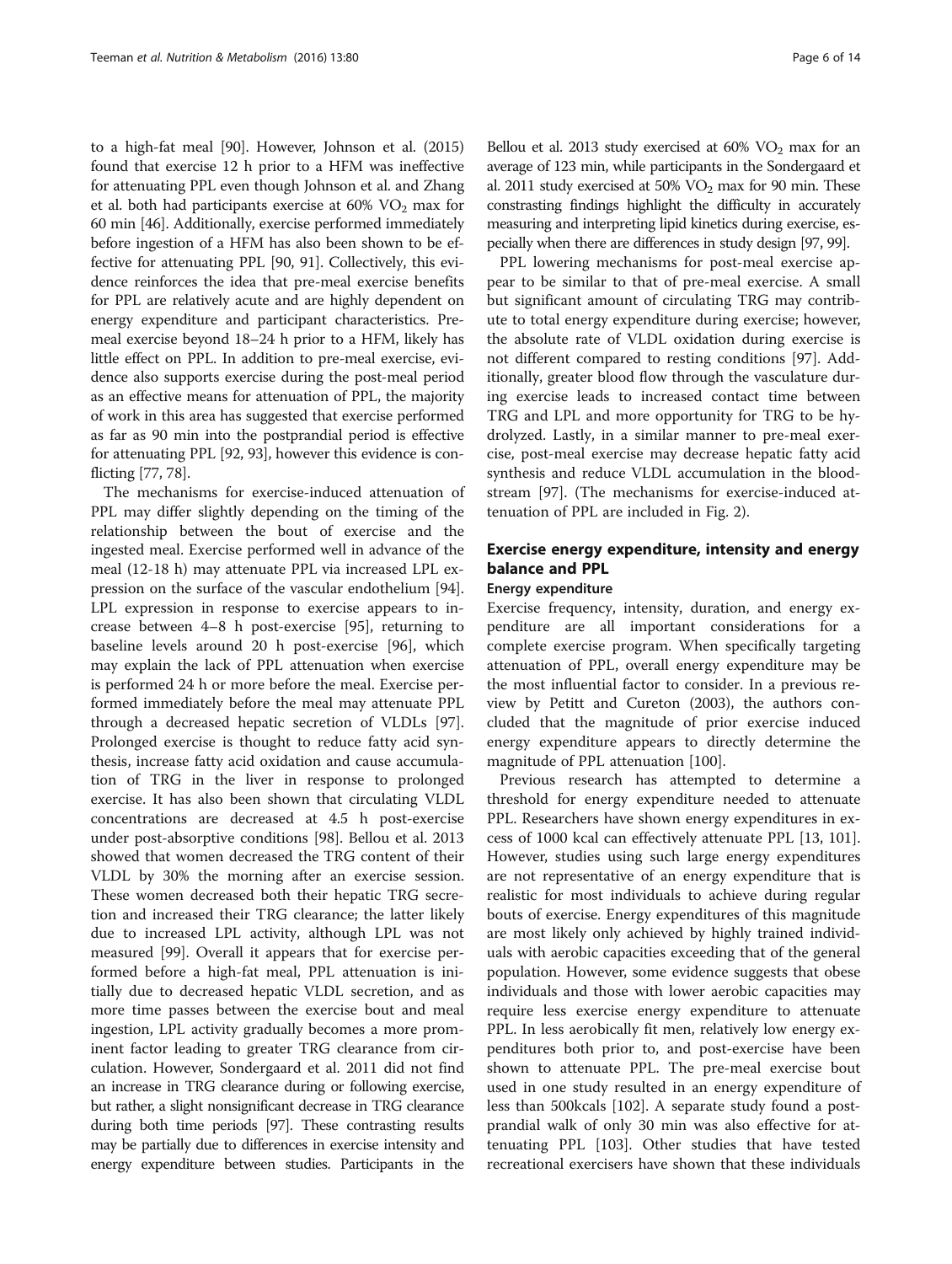<span id="page-6-0"></span>

may require energy expenditures in the 600-900 kcal range in order to attenuate PPL [\[104](#page-12-0), [105](#page-12-0)]. Therefore, it appears that individuals who exercise less frequently may need to expend less energy during exercise to attenuate PPL. However, individuals who exercise more frequently and have higher aerobic capacities, may require a higher energy expenditure to attenuate PPL.

#### Intensity

Exercise intensity is highly related to exercise energy expenditure, and previous research has explored the question of what exercise intensity is required for a reduction in PPL. Low intensity exercise performed the evening before (15 h prior) a high-fat meal has been shown to be effective for attenuating PPL [[106\]](#page-12-0). However, to achieve an adequate energy expenditure to attenuate PPL at a low-intensity, this bout of exercise took 120 min to complete, which is a duration that may be unattainable for most individuals on a daily basis. Further, when lowintensity exercise was performed for only 90 min, no attenuation of PPL was shown [[101\]](#page-12-0). Moderate-intensity exercise, however, has been shown to attenuate PPL with a duration more representative of typical exercise habits. Zhang et al. (1998) showed that 60 min of moderateintensity exercise (60%  $VO<sub>2</sub>$  max) was effective for attenuating PPL when performed one hour or 12 h prior to a HFM [\[91](#page-12-0)]. To further support the benefits of moderate-intensity exercise, two previous studies have indicated that as little as 30 min of brisk walking at a moderate-intensity can be effective for attenuating PPL [[102, 107\]](#page-12-0). Both of these studies compared continuous exercise to shorter, intermittent bouts and found both types of exercise to be equally effective. Furthermore, prior high-intensity exercise has also been found to be an effective modality for reducing PPL following a HFM [[17\]](#page-10-0). This effect has been show through both cycling and treadmill running [\[108, 109\]](#page-12-0). Additionally, the benefits of high-intensity exercise have also been shown in youth populations, where higher exercise intensities are more likely to be achieved than in adult populations [[110](#page-12-0), [111](#page-12-0)]. A recent quantitative review by Freese et al. 2014, compared high-intensity exercise to low-to-moderate intensity aerobic exercise. One of the meta-analyses from that review revealed that high-intensity exercise induced a greater attenuation of PPL  $(d = 1.49)$  as compared to aerobic exercise at lower intensities  $(d = 0.58)$  [[17\]](#page-10-0). Collectively, it appears that high-intensity exercise prior to a HFM may be advantageous as compared to lowerintensity exercise in regard to time and PPL attenuation per amount of energy expended. However, due to the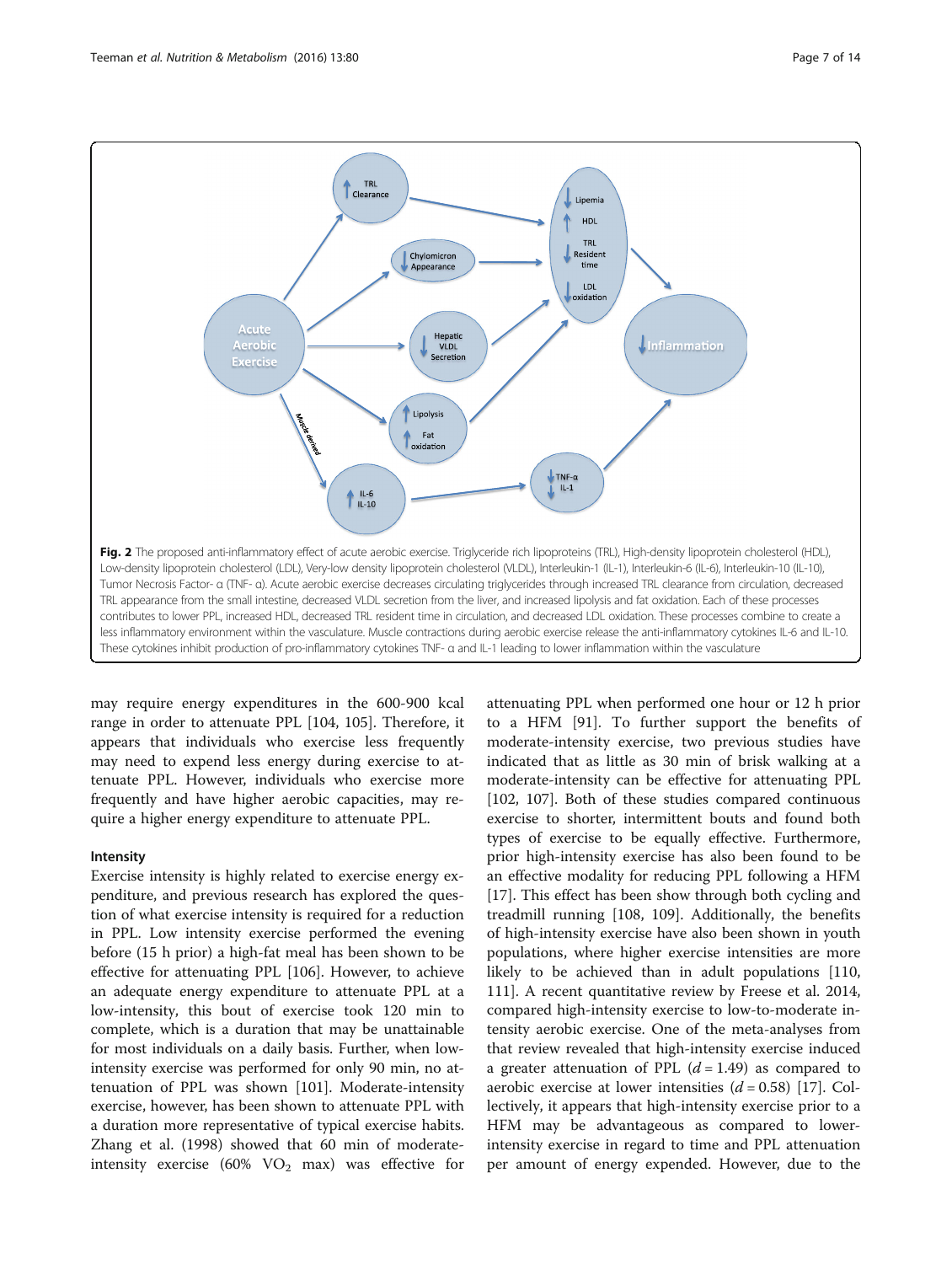strenuous nature of higher-intensity exercise, it should be recommended that individuals exercise at an intensity level that is safe for them individually, especially in highrisk populations.

Although post-meal exercise has been less frequently studied compared with pre-meal exercise, similar exercise intensities appear to be beneficial for both timeframes. Moderate-intensity exercise in the postprandial period has been shown to be effective for attenuating PPL [\[93](#page-12-0)]. However, low-intensity exercise with comparable timing has produced mixed results; some researchers have shown lower-intensity exercise to be effective for attenuating PPL [\[92\]](#page-12-0), others have not [\[112](#page-12-0)]. However, similar to pre-meal exercise, low-intensity exercise was only effective for attenuation of PPL after a long 90 min bout of exercise [\[93](#page-12-0)]. At the present time, little evidence regarding high-intensity exercise in the postprandial period is available, possibly due to gastrointestinal distress that may occur if high-intensity exercise is performed immediately following a HFM. Overall, it appears that moderate-to-high intensity aerobic exercise, may be the most effective for attenuating PPL. However, considerations must be made for each individual's health, exercise capabilities, and available time before engaging in strenuous exercise, particularly in the immediate timeframe around a HFM.

#### Energy balance

Prior exercise has been consistently shown to be an effective way to attenuate PPL [\[81](#page-11-0), [113](#page-12-0)], however, the relationship between overall energy balance, exercise, and PPL is still not fully understood. In one study, when participants replaced 110% of the calories expended during exercise with a meal replacement drink, the triglyceride lowering effects of a bout of exercise were no longer present [\[114](#page-12-0)]. In a different study where participants performed long, exhaustive bouts of exercise. Participants either remained in negative energy balance, or replaced oxidized carbohydrates with a high-glycemic-load drink. Participants who consumed the carbohydrate replacement beverage following exercise did not have an attenuated PPL response [[115](#page-12-0)]. However, Chiu et al. (2014) found reduced TRG concentrations the morning following moderate-intensity exercise even after postexercise glucose replacement [\[116](#page-12-0)]. Contrasting results between studies may be due to different exercise intensities effecting the energy substrate used during exercise. Also, different participant characteristics (mainly age and obesity status) may affect participants' ability to metabolize energy replacement carbohydrates.

The comparative roles of diet-induced versus exerciseinduced energy deficit has also been investigated. Using a novel study design, Maraki et al. (2010), examined energy deficit through dietary restriction alone, exercise induced, or a combination of both. Results indicated that all three groups had an attenuated PPL response, with the exercise induced energy deficit group achieving the greatest attenuation [[117](#page-12-0)]. These findings are in agreement with a study by Gill and Hardman (2000) that found a non-significant reduction in postprandial triglycerides by energy restriction alone, but an exercise induced energy deficit to be three times as effective as energy restriction alone [[118](#page-12-0)]. Maraki and Sidossis (2010) reviewed the effect of negative energy balance on PPL and concluded that for aerobic exercise to be effective for reducing PPL, an energy deficit of around 7 kcal/kgbw is required [\[119](#page-12-0)]; this equates to about 60 min of moderate-intensity exercise or 120 min of low-intensity exercise. Collectively, it appears an energy restrictive diet and an energy deficit created through exercise may both contribute to reductions in PPL, however exercise induced energy deficits may result in a greater magnitude of reduction.

# Resistance exercise and PPL

The majority of previous research on exercise and PPL has employed low-to-moderate intensity aerobic exercise, but there is also supporting evidence indicating that prior acute resistance exercise may also attenuate PPL [[120, 121](#page-12-0)], however this evidence is not conclusive [[122\]](#page-12-0). A direct comparison of the PPL lowering effects of resistance exercise to aerobic exercise showed that acute resistance exercise was as effective at reducing PPL in women [[123\]](#page-12-0). In this study, women completed separate trials of 60 min of moderate aerobic exercise and 60 min of resistance training with similar resultant attenuation of PPL even though the resistance exercise bout likely provided a lower total energy expenditure than the aerobic exercise [[123](#page-12-0)]. In regard to exercise intensity, it does not appear that the PPL attenuation is any different following moderate vs. high-intensity resistance exercise when total exercise volume remains constant [[121](#page-12-0)]. Additionally, increased exercise volume and total energy expenditure during an acute bout of resistance exercise does not result in greater attenuation of PPL the morning after exercise, when total energy balance remains constant [\[124](#page-12-0)]. These findings reinforce the major role that total energy balance plays in the relationship between all forms of exercise (aerobic and resistance) and PPL.

# Exercise and PPL in youth populations

Risk factors for the disease process of atherosclerosis have been shown to begin early in life [\[125\]](#page-12-0), therefore it is important to examine the potential PPL reducing effects of exercise in youth populations. Tolfrey et al. recently reviewed this topic and found the effects of exercise on PPL to be similar in adult and youth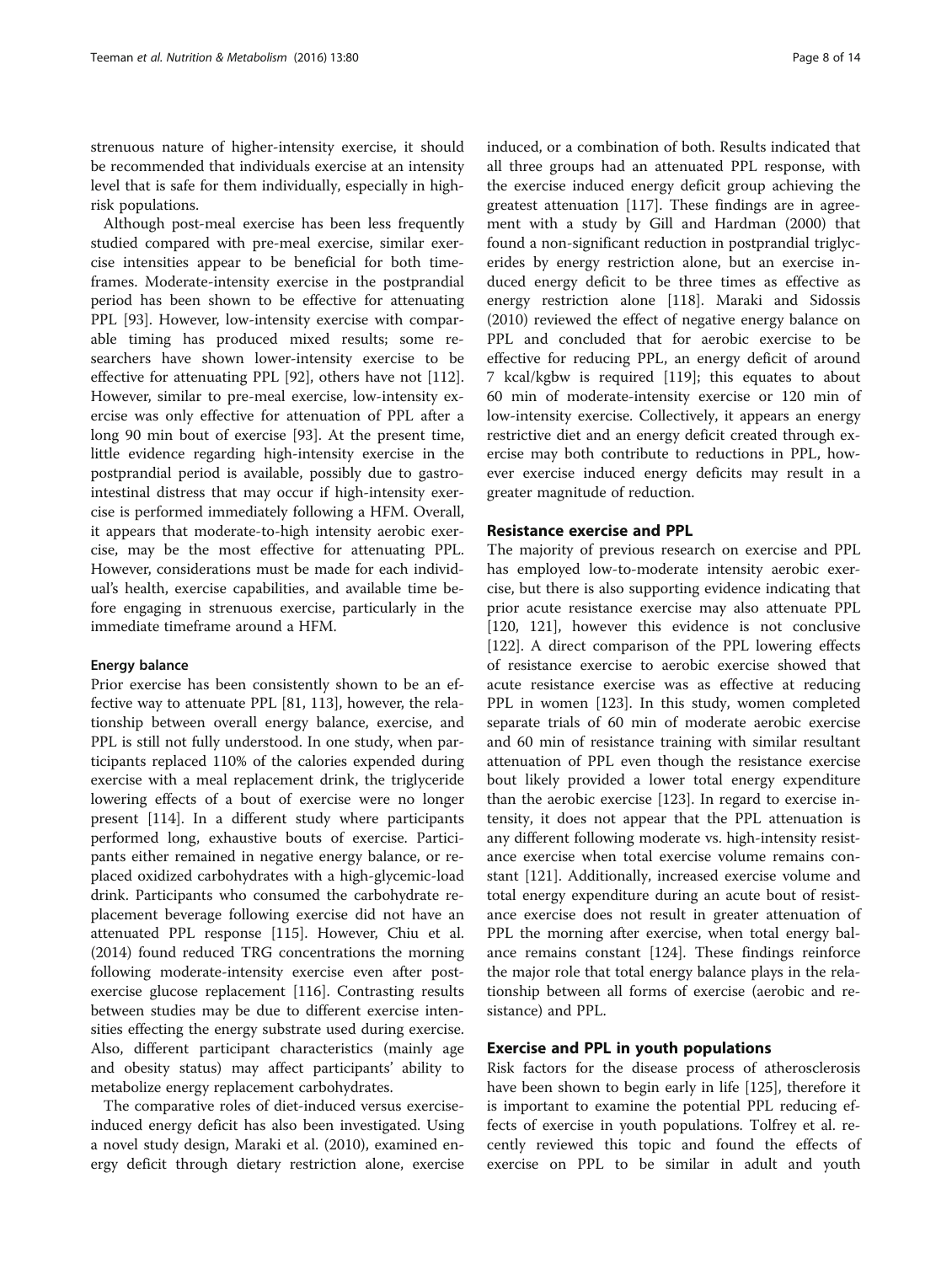populations [[126](#page-12-0)]. For example, moderate-intensity exercise appears to both lower PPL [[127\]](#page-12-0) and improve endothelial function [[128](#page-12-0)] the morning after exercise. Notably, the positive effects of intermittent exercise and high-intensity interval training, may be especially advantageous in youth, due to the often spontaneous nature of youth exercise and an increased ability to handle highintensity exercise bouts as compared to adult populations [\[110, 129, 130\]](#page-12-0). Youth populations should be encouraged to meet physical activity guidelines and engage in high-intensity exercise when possible. Meeting such guidelines will likely reduce the likelihood of developing atherosclerotic lesions that may be present in some youth populations [[131\]](#page-12-0).

# The anti-inflammatory effect of acute exercise

Inflammatory cytokines during and immediately after exercise can be difficult to measure and achieve consistent results. However, previous literature supports an anti-inflammatory effect for exercise, even when studied acutely. As an example, IL-6 has been extensively studied as both a pro- and anti-inflammatory cytokine. IL-6 has be shown to increase nearly exponentially (up to 100 fold) when released from contracting skeletal muscle during exercise [[132\]](#page-12-0). IL-6 has also been shown to increase in response to greater exercise intensity and duration. When released from skeletal muscle, IL-6 appears to be anti-inflammatory and has been shown to increase lipolysis and fat oxidation without an increase in circulating TRG [\[133\]](#page-12-0). Increased IL-6 production during exercise has an inhibitory effect on both TNF-α and IL-1 [[134\]](#page-12-0) and increases production of the anti-inflammatory cytokine IL-10 [[134](#page-12-0)]. Subsequently, IL-10 has been shown to inhibit the production of many proinflammatory cytokines including: IL-1β, TNF-α, and [[135\]](#page-12-0). Together these mechanisms could explain the anti-inflammatory effects of IL-6 secreted by skeletal muscle during exercise. (The anti-inflammatory effect of acute aerobic exercise is included in Fig. [2\)](#page-6-0).

# Chronic exercise and systemic inflammation

As more research has established atherosclerosis as an inflammatory disease, many studies have examined the relationships between long-term exercise habits, aerobic fitness, and systemic inflammation. Highly active individuals typically display lower levels of circulating systemic inflammation, compared to low-active individuals [[136](#page-12-0), [137](#page-13-0)]. In a study by Fischer et al. (2007), eighty-four healthy adults were divided into four groups based on presence or absence of obesity and their typical physical activity level [[138\]](#page-13-0). The authors found elevated levels of IL-6 and CRP in inactive individuals to be independent risk factors for systemic inflammation even after controlling for obesity, age, gender, and smoking status. In agreement with these

findings, epidemiological evidence suggests an inverse relationship between physical activity and several proinflammatory biomarkers, including IL-6 and TNF-α [\[139](#page-13-0)]. However, exercise intervention trials have been less conclusive with regard to the beneficial effects of frequent exercise on inflammation markers. Results from one metaanalysis revealed a non-significant three percent reduction of CRP among exercise intervention trials lasting a minimum of four weeks [\[140](#page-13-0)]. Beavers et al. (2010), reviewed the effects of exercise interventions on systematic inflammation and found 6 out of 12 studies reduced inflammation, 5 of which included CRP. Exercise intervention studies that include participants with high levels of systematic inflammation due to obesity or a chronic disease, are more likely to show reductions in systemic inflammation during the course of an exercise intervention than studies with healthy participants who already have low levels of inflammation [\[141\]](#page-13-0). Thus, it appears that the short-term effectiveness of exercise interventions for reducing inflammation may largely depend on participant characteristics at baseline, but it has been consistently shown that patterns of frequent exercise in the long-term appear to result in lower levels of systemic inflammation [\[15,](#page-10-0) [140](#page-13-0)]. Dixon et al. (2009) performed a study to examine whether or not higher levels of long-term physical activity resulted in a lower postprandial inflammatory response. Participants were split into two groups: active participants were those who participated in greater than 90 min of vigorous activity per week and 30 min of moderate activity 5 days/week; inactive subjects engaged in no vigorous activity and 30 min of moderate activity less than 5 days/week. Results indicated that active subjects had lower postprandial glucose, insulin, and TRG concentrations, but there were no differences in postprandial inflammatory markers between groups [\[136](#page-12-0)]. Based on these data, it is evident that frequent exercise is moderately effective for reducing longterm systemic inflammation, but this relationship does not appear to effect the acute inflammatory response following a HFM. It is possible that the role of exercise as an antiinflammatory agent may be more related to long-term adaptations to frequent bouts of exercise that result in physiological changes in the vasculature and skeletal muscle at the cellular level. Increased capacity to metabolize lipids for fuel and an increased anti-oxidant capacity in more aerobically fit individuals may result in an improved ability to handle large metabolic loads and maintain lower levels of chronic, systematic inflammation when compared to less frequent exercisers wither lower levels of aerobic fitness.

# Resistance exercise and inflammation

The majority of studies examining exercise and the inflammatory response have focused on endurance aerobic exercise, but there is evidence to suggest an inflammatory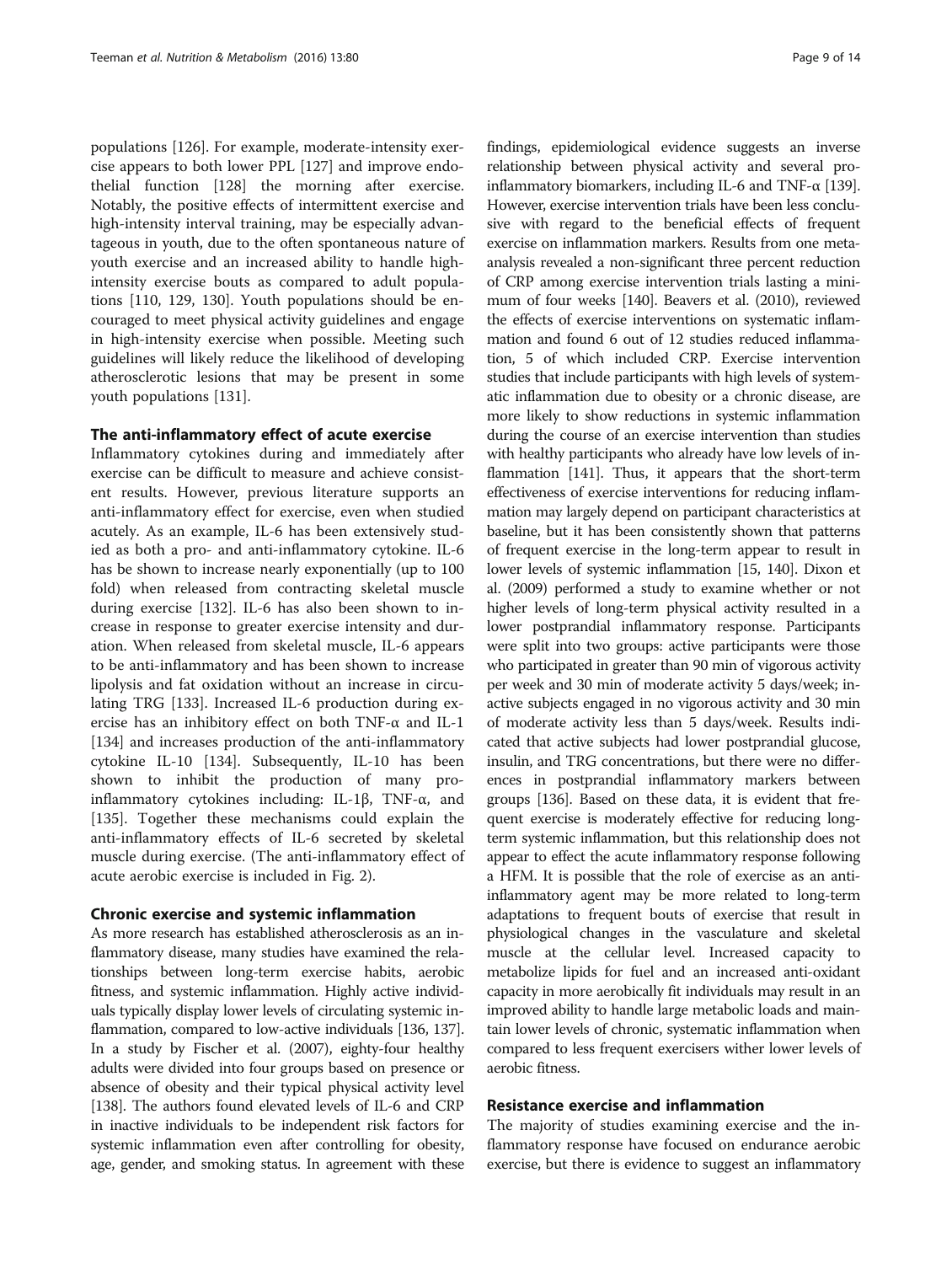effect from acute resistance exercise as well. Similarly to endurance exercise, IL-6 appears to increase between 3 and 6 h after a resistance exercise session, albeit to a lesser magnitude than after endurance exercise [[142\]](#page-13-0). Additionally, TNF- $\alpha$  does not appear to increase following acute resistance training [\[143\]](#page-13-0) and may even decrease [[144](#page-13-0)]. Evidence of long-term effects of resistance exercise on resting inflammatory markers appears to be weaker than evidence for acute effects. For example, in one study that included a 12-week resistance training program, resting levels of inflammatory cytokines were not lowered, with the exception of CRP [\[145\]](#page-13-0). However, it does appear that resistance trained individuals have upregulated mRNA expression of anti-inflammatory cytokines such as IL-6 and IL-10 as compared to non-resistance trained individuals [[146](#page-13-0)].

# Acute exercise and postprandial inflammation

The effects of an acute bout of exercise on postprandial inflammation are relatively unknown. Experimental studies aimed at reducing postprandial inflammation through exercise have focused primarily on moderateto-high intensity pre-meal exercise [\[104, 105\]](#page-12-0). While these studies have found prior exercise to be effective for attenuating PPL, they have not found acute exercise to be effective for decreasing postprandial inflammation. Other mechanisms, in addition to PPL may be responsible for the pro-inflammatory environment seen following a HFM. Experimental studies have examined the relationship between prior exercise and postprandial markers of oxidative stress and endothelial function [[109,](#page-12-0) [147\]](#page-13-0). These studies have shown that bouts of moderate and high-intensity exercise may be able to diminish or prevent increases in oxidative stress and endothelial dysfunction caused by a HFM. This may be due to an increased anti-oxidant capacity during exercise. Increased ROS during exercise may signal to the muscle to increase antioxidant capacity. Muscle cell adaptations to reduce ROS during exercise may also result in an overall protection against ROS at rest [[148](#page-13-0)]. Overall, it appears that moderate to high-intensity aerobic exercise prior to a HFM is effective for attenuating PPL, oxidative stress, and endothelial function. However, studies that have used acute bouts of exercise prior to a HFM have not provided any evidence to indicate beneficial effects on postprandial pro-inflammatory cytokine concentrations.

# Future directions

As opposed to focusing exclusively on exercise prior to a HFM, future studies should also directly examine postprandial exercise as a potential modality to reduce both postprandial inflammation and lipemia. Additional focus should be placed on more true-to-life investigations into the interaction between diet and exercise as they related to postprandial lipemia and inflammation. Meal sizes

proportional to the body size of participants; exercise of realistic duration, intensity, and total volume; and meals and exercise occurring in a time window when individuals typically eat before or after exercise should be investigated further. Evidence from such investigations could provide more pragmatic information for health professionals to provide to clients who are trying to improve their blood lipid profile or reduce overall CVD risk.

# Conclusion

Acute exercise from 18 h prior to a HFM until 90 min after a HFM has been shown to be effective in attenuating PPL. Exercise at a moderate-intensity for a 60 min duration has been shown in several different studies to attenuate PPL, this is a recommendation that may be achievable as compared to bouts of low-intensity exercise of 120 min duration. Although 60 min of moderate exercise has been shown to be effective for reducing PPL, studies thus far have not demonstrated that an acute bout of exercise is effective for attenuating postprandial inflammation. Many studies, however, have indicated that long-term frequent exercisers have lower basal systemic inflammation as compared to less frequent exercisers. Yet, without the presence of a recent bout of exercise, high levels of chronic exercise do not appear to reduce PPL. It may be practical for health practitioners to prescribe frequent exercise at a moderateintensity to consistently attenuate PPL and lower systemic inflammation over time. Combined with more moderate sized meal portions, this recommendation could protect individuals from metabolic stress and may result in lower PPL and postprandial inflammation long term.

#### Abbreviations

Apo B100: Apolipoprotein B100; ApoC3: Apolipoprotein C3; CM: Chylomicron; CRP: C-Reactive Protein; HDL: High-density lipoprotein; HFM: High-fat meal; ICAM-1: Intercellular adhesion molecule-1; IL-1β: Interleukin 1β; IL-6: Interleukin-6; IMTG: Intramuscular triglycerides; LDL: Low-density lipoprotein; LPL: Lipoprotein lipase; NF-kB: Nuclear factor kappa B; PPL: Postprandial lipemia; ROS: Reactive oxygen species; TNF- α: Tumor necrosis factor-alpha; TRG: Triglycerides; TRL: Triglyceride-rich lipoproteins; VCAM-1: Vascular cell adhesion molecule-1; VLDL: Very low-density lipoprotein

#### Acknowledgements

There are no further acknowledgements for this review beyond the contributions of the authors.

#### Funding

Not applicable.

#### Availability of data and materials

Data sharing not applicable to this article as no datasets were generated or analyzed during the current study.

#### Author s'contributions

CST and SKR were involved in the conceptualization, design, and primary authorship of the manuscript. SPK, BJC, and SRE were involved in the design of the figures, reviewing and editing of the manuscript. MDH was involved in editing and as a scientific content consultant for the manuscript. All authors read and approved the final manuscript.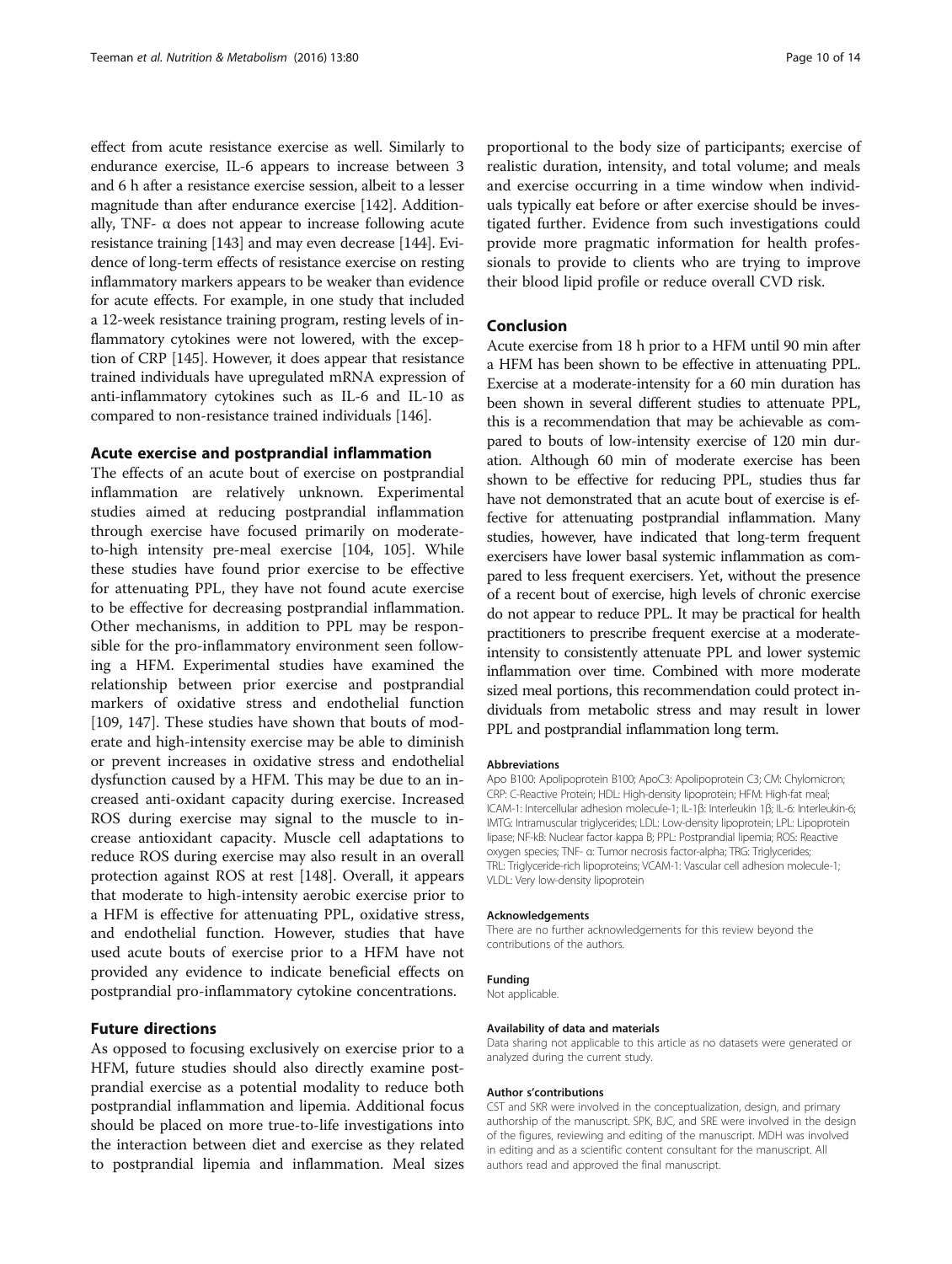#### <span id="page-10-0"></span>Consent for publication

Not applicable.

#### Competing interests

The authors declare that they have no competing interests.

#### Ethics approval and consent to participate

The current study was a narrative review and therefore was exempt from ethics approval. There was no consent required for participation as no human subjects were directly involved in the current study.

#### Author details

<sup>1</sup>Department of Food, Nutrition, Dietetics and Health, Kansas State University, 212 Justin Hall, 1324 Lovers Lane, 66506 Manhattan, KS, USA. <sup>2</sup>Department of Kinesiology, Kansas State University, 1A Natatorium, 920 Denison Ave, 66506 Manhattan, KS, USA. <sup>3</sup>Physical Activity and Nutrition-Clinical Research Consortium (PAN-CRC), College of Human Ecology, Kansas State University, 1105 Sunset Ave, 66502 Manhattan, KS, USA.

#### Received: 9 May 2016 Accepted: 9 November 2016 Published online: 16 November 2016

#### References

- 1. Cohn JS, McNamara JR, Cohn SD, Ordovas JM, Schaefer EJ. Postprandial plasma lipoprotein changes in human subjects of different ages. J Lipid Res. 1988;29:469–79.
- 2. Dahlof B. Cardiovascular disease risk factors: epidemiology and risk assessment. Am J Cardiol. 2010;105:3A–9.
- Libby P. Inflammation in atherosclerosis. Arterioscler Thromb Vasc Biol. 2012; 32:2045–51.
- 4. Okazaki S, Sakaguchi M, Miwa K, Furukado S, Yamagami H, Yagita Y, Mochizuki H, Kitagawa K. Association of interleukin-6 with the progression of carotid atherosclerosis: a 9-year follow-up study. Stroke. 2014;45:2924–9.
- 5. Ridker PM, Buring JE, Shih J, Matias M, Hennekens CH. Prospective study of C-reactive protein and the risk of future cardiovascular events among apparently healthy women. Circulation. 1998;98:731–3.
- 6. Su D, Li Z, Li X, Chen Y, Zhang Y, Ding D, Deng X, Xia M, Qiu J, Ling W. Association between serum interleukin-6 concentration and mortality in patients with coronary artery disease. Mediators Inflamm. 2013;2013:726178.
- 7. Lundman P, Boquist S, Samnegård A, Bennermo M, Held C, Ericsson CG, Silveira A, Hamsten A, Tornvall P. A high-fat meal is accompanied by increased plasma interleukin-6 concentrations. Nutr Metab Cardiovasc Dis. 2007;17:195–202.
- 8. Nappo F, Esposito K, Cioffi M, Giugliano G, Molinari A, Paolisso G, Marfella R, Giugliano D. Postprandial endothelial activation in healthy subjects and in type 2 diabetic patients: role of fat and carbohydrate meals. J Am Coll Cardiol. 2002;39:1145–50.
- 9. Vogel RA, Corretti MC, Plotnick GD. Effect of a single high-fat meal on endothelial function in healthy subjects. Am J Cardiol. 1997;79:350–4.
- 10. Burdge GC, Calder PC. Plasma cytokine response during the postprandial period: a potential causal process in vascular disease? Br J Nutr. 2005;93:3–9.
- 11. Rashid S, Barrett PH, Uffelman KD, Watanabe T, Adeli K, Lewis GF. Lipolytically modified triglyceride-enriched HDLs are rapidly cleared from the circulation. Arterioscler Thromb Vasc Biol. 2002;22:483–7.
- 12. Chapman MJ, Le Goff W, Guerin M, Kontush A. Cholesteryl ester transfer protein: At the heart of the action of lipid-modulating therapy with statins, fibrates, niacin, and cholesteryl ester transfer protein inhibitors. Eur Heart J. 2010;31:149–64.
- 13. Tsetsonis NV, Hardman AE. Effects of low and moderate intensity treadmill walking on postprandial lipaemia in healthy young adults. Eur J Appl Physiol Occup Physiol. 1996;73:419–26.
- 14. Merrill JR, Holly RG, Anderson RL, Rifai N, King ME, DeMeersman R. Hyperlipemic response of young trained and untrained men after a high fat meal. Arteriosclerosis. 1989;9:217–23.
- 15. Kasapis C, Thompson PD. The effects of physical activity on serum Creactive protein and inflammatory markers: a systematic review. J Am Coll Cardiol. 2005;45:1563–9.
- 16. Hardman AE, Lawrence JE, Herd SL. Postprandial lipemia in endurancetrained people during a short interruption to training. J Appl Physiol. 1998; 84:1895–901.
- 17. Freese EC, Gist NH, Cureton KJ. Effect of prior exercise on postprandial lipemia: an updated quantitative review. J Appl Physiol. 2013;116:67–75.
- 
- 18. Lopez-Miranda J, Williams C, Lairon D. Dietary, physiological, genetic and pathological influences on postprandial lipid metabolism. Br J Nutr. 2007;98:458–73.
- 19. Patsch JR, Karlin JB, Scott LW, Smith LC, Gotto AM. Inverse relationship between blood levels of high density lipoprotein subfraction 2 and magnitude of postprandial lipemia. Proc Natl Acad Sci U S A. 1983;80:1449–53.
- 20. Lamarche B, Uffelman KD, Carpentier A, Cohn JS, Steiner G, Barrett PH, Lewis GF. Triglyceride enrichment of HDL enhances in vivo metabolic clearance of HDL apo A-I in healthy men. J Clin Invest. 1999;103:1191–9.
- 21. Williams KJ, Tabas I. The response-to-retention hypothesis of early atherogenesis. Arterioscler Thromb Vasc Biol. 1995;15:551–61.
- 22. Galeano NF, Milne R, Marcel YL, Walsh MT, Levy E, Ngu'yen TD, Gleeson A, Arad Y, Witte L, Al-Haideri M, Rumsey SC, Deckelbaum RJ. Apoprotein B structure and receptor recognition of triglyceride-rich low density lipoprotein (LDL) is modified in small LDL but not in triglyceride-rich LDL of normal size. J Biol Chem. 1994;269:511–9.
- 23. Griffin BA. Lipoprotein atherogenicity: An overview of current mechanisms. Proc Nutr Soc. 1999;58:163–9.
- 24. Witztum JL, Steinberg D. Role of oxidized low density lipoprotein in atherogenesis. J Clin Invest. 1991;88:1785–92.
- 25. Huo Y, Hafezi-Moghadam A, Ley K. Role of vascular cell adhesion molecule-1 and fibronectin connecting segment-1 in monocyte rolling and adhesion on early atherosclerotic lesions. Circ Res. 2000;87:153–9.
- 26. Kawakami A, Aikawa M, Alcaide P, Luscinskas F, Libby P, Sacks F. Apolipoprotein CIII induces expression of vascular cell adhesion molecule-1 in vascular endothelial cells and increases adhesion of monocytic cells. Circulation. 2006;114:681–7.
- 27. Stary HC, Chandler AB, Dinsmore RE, Fuster V, Glagov S, Insull W, Rosenfeld ME, Schwartz CJ, Wagner WD, Wissler RW. A definition of advanced types of atherosclerotic lesions and a histological classification of atherosclerosis: a report from the committee on vascular lesions of the council on arteriosclerosis, American Heart Association. Circulation. 1995;92:1355–74.
- 28. Agel NM, Ball RY, Waldmann H, Mitchinson MJ. Identification of macrophages and smooth muscle cells in human atherosclerosis using monoclonal antibodies. J Pathol. 1985;146:197–204.
- 29. Hartman J, Frishman WH. Inflammation and atherosclerosis. Cardiol Rev. 2014;22:147–51.
- 30. Abeywardena M, Leifert W, Warnes K, Varghese J, Head R. Cardiovascular biology of interleukin-6. Curr Pharm Des. 2009;15:1809–21.
- 31. Weisberg SP, McCann D, Desai M, Rosenbaum M, Leibel RL, Ferrante AW. Obesity is associated with macrophage accumulation in adipose tissue. J Clin Invest. 2003;112:1796–808.
- 32. Harris TB, Ferrucci L, Tracy RP, Corti MC, Wacholder S, Ettinger WH, Heimovitz H, Cohen HJ, Wallace R. Associations of elevated interleukin-6 and C-reactive protein levels with mortality in the elderly. Am J Med. 1999;106:506–12.
- 33. Casas JP, Shah T, Hingorani AD, Danesh J, Pepys MB. C-reactive protein and coronary heart disease: a critical review. J Intern Med. 2008;264:295–314.
- 34. Schindler R, Mancilla J, Endres S, Ghorbani R, Clark SC, Dinarello CA. Correlations and interactions in the production of interleukin-6 (IL-6), IL-1, and tumor necrosis factor (TNF) in human blood mononuclear cells: IL-6 suppresses IL-1 and TNF. Blood. 1990;75:40–7.
- 35. Payette C, Blackburn P, Lamarche B, Tremblay A, Bergeron J, Lemieux I, Despres JP, Couillard C. Sex differences in postprandial plasma tumor necrosis factor-alpha, interleukin-6, and C-reactive protein concentrations. Metabolism. 2009;58:1593–601.
- 36. Poppitt SD, Keogh GF, Lithander FE, Wang Y, Mulvey TB, Chan YK, McArdle BH, Cooper GJ. Postprandial response of adiponectin, interleukin-6, tumor necrosis factor-alpha, and C-reactive protein to a high-fat dietary load. Nutrition. 2008;24:322–9.
- 37. Miglio C, Peluso I, Raguzzini A, Villano DV, Cesqui E, Catasta G, Serafini M. Antioxidant and inflammatory response following high-fat meal consumption in overweight subjects. Eur J Nutr. 2013;52:1107–14.
- 38. Raz O, Steinvil A, Berliner S, Rosenzweig T, Justo D, Shapira I. The effect of two iso-caloric meals containing equal amounts of fats with a different fat composition on the inflammatory and metabolic markers in apparently healthy volunteers. J Inflamm. 2013;10:1107–14.
- 39. Myhrstad MCW, Narverud I, Telle Hansen V, Karhu T, Lund D, Herzig K, Makinen M, Halvorsen B, Retterstol K, Kirkhus B, Granlund L, Holven KB, Ulven SM. Effect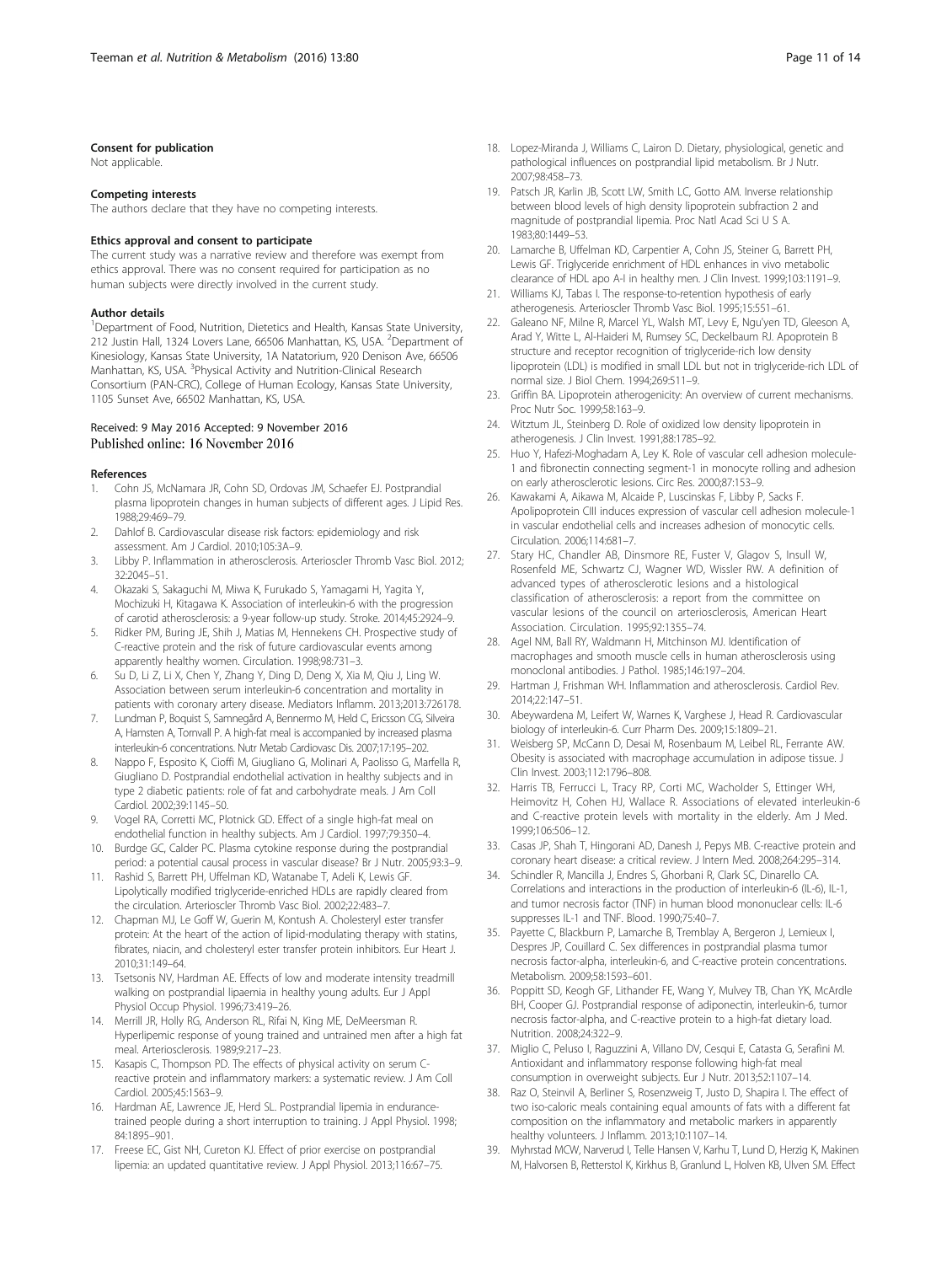<span id="page-11-0"></span>of the fat composition of a single high-fat meal on inflammatory markers in healthy young women. Br J Nutr. 2011;106:1826–35.

- 40. Petersen AM, Pedersen B. The anti-inflammatory effect of exercise. J Appl Physiol. 2005;98:1154–62.
- 41. Beutler B, Cerami A. The biology of cachectin/TNF–a primary mediator of the host response. Ann Rev Immunol. 1989;7:625–55.
- 42. Kern PA, Saghizadeh M, Ong JM, Bosch RJ, Deem R, Simsolo RB. The expression of tumor necrosis factor in human adipose tissue. Regulation by obesity, weight loss, and relationship to lipoprotein lipase. J Clin Invest. 1995;95:2111–9.
- 43. Meager A. Cytokine regulation of cellular adhesion molecule expression in inflammation. Cytokine Growth Factor Rev. 1999;10:27–39.
- 44. Libby P, Ordovas JM, Auger KR, Robbins AH, Birinyi LK, Dinarello CA. Endotoxin and tumor necrosis factor induce interleukin-1 gene expression in adult human vascular endothelial cells. Am J Pathol. 1986;124:179–85.
- 45. Esposito K, Ciotola M, Sasso FC, Cozzolino D, Saccomanno F, Assaloni R, Ceriello A, Giugliano D. Effect of a single high-fat meal on endothelial function in patients with the metabolic syndrome: role of tumor necrosis factor-α. Nutr Metab Cardiovasc Dis. 2007;17:274–9.
- 46. Johnson AM, Kurti SP, Smith JR, Rosenkranz SK, Harms CA. Effects of an acute bout of moderate-intensity exercise on postprandial lipemia and airway inflammation. Appl Physiol Nutr Metab. 2016;41:284–91.
- 47. Van Gaal LF, Mertens IL, Block CE. Mechanisms linking obesity with cardiovascular disease. Nature. 2006;444:875–80.
- 48. Singh T, Newman AB. Inflammatory markers in population studies of aging. Ageing Res Rev. 2011;10:319–29.
- 49. Strang F, Schunkert H. C-reactive protein and coronary heart disease: all said—is not it? Mediators Inflamm. 2014;757123.
- 50. Szalai AJ, Agrawal A, Greenhough TJ, Volanakis JE. C-reactive protein. Immunol Res. 1997;16:127–36.
- 51. Yasojima K, Schwab C, Mcgeer EG, Mcgeer PL. Generation of C-reactive protein and complement components in atherosclerotic plaques. Am J Pathol. 2001;158:1039–51.
- 52. Singh SK, Suresh MV, Voleti B, Agrawal A. The connection between Creactive protein and atherosclerosis. Ann Med. 2008;40:110–20.
- 53. Torzewski M, Rist C, Mortensen RF, Zwaka TP, Bienek M, Waltenberger J, Koenig W, Schmitz G, Hombach V, Torzewski J. C-reactive protein in the arterial intima: role of c-reactive protein receptor-dependent monocyte recruitment in atherogenesis. Arterioscler Thromb Vasc Biol. 2000;20:2094–9.
- 54. Li JJ, Fang CH. C-reactive protein is not only an inflammatory marker but also a direct cause of cardiovascular diseases. Med Hypotheses. 2004;62:499–506.
- 55. Gabay C, Kushner I. Acute-phase proteins and other systemic responses to inflammation. N Engl J Med. 1999;340:448–54.
- 56. Herieka M, Erridge C. High-fat meal induced postprandial inflammation. Mol Nutr Food Res. 2014;58:136–46.
- 57. Unlu S, Kumar A, Waterman WR, Tsukada J, Wang KZ, Galson DL, Auron PE. Phosphorylation of IRF8 in a pre-associated complex with spi-1/PU.1 and nonphosphorylated Stat1 is critical for LPS induction of the IL1B gene. Mol Immunol. 2007;44:3364–79.
- 58. Rocha VZ, Libby P. The multiple facets of the fat tissue. Thyroid. 2008;18:175–83.
- 59. Dinarello CA. Biologic basis for interleukin-1 in disease. Blood. 1996;87:2095–147. 60. Khovidhunkit W, Kim MS, Memon RA, Shigenaga JK, Moser AH, Feingold KR,
- Grunfeld C. Effects of infection and inflammation on lipid and lipoprotein metabolism: mechanisms and consequences to the host. J Lipid Res. 2004; 45:1169–96.
- 61. Chait A, Brazg RL, Tribble DL, Krauss RM. Susceptibility of small, dense, lowdensity lipoproteins to oxidative modification in subjects with the atherogenic lipoprotein phenotype, pattern B. Am J Med. 1993;94:350–6.
- 62. Steinberg D, Parthasarathy S, Carew TE, Khoo JC, Witztum JL. Beyond cholesterol. modifications of low-density lipoprotein that increase its atherogenicity. N Engl J Med. 1989;320:915–24.
- 63. Apostolakis S, Vogiatzi K, Krambovitis E, Spandidos DA. IL-1 cytokines in cardiovascular disease: Diagnostic, prognostic and therapeutic implications. Cardiovasc Hematol Agents Med Chem. 2008;6:150–8.
- 64. Fogarty C, Nieminen J, Peräneva L, Lassenius M, Ahola A, Taskinen MR, Jauhiainen M, Kirveskari J, Pussinen P, Horkko S, Makinen VP, Gordin D, Forsblom C, Groop PH, Vaarala O, Lehto M. High-fat meals induce systemic cytokine release without evidence of endotoxemia-mediated cytokine production from circulating monocytes or myeloid dendritic cells. Acta Diabetol. 2015;52:315–22.
- 65. Cheng Y, Kao W, Mitchell B, Sharrett AR, Ryan K, Vogel R, Shuldiner AR, Pollin T. Genetic effects on postprandial variations of inflammatory markers in healthy individuals. Obesity. 2010;18:1417–22.
- 66. Devaraj S, Wang Polagruto J, Polagruto J, Keen C, Jialal I. High-fat, energydense, fast-food-style breakfast results in an increase in oxidative stress in metabolic syndrome. Metabolism. 2008;57:867–70.
- 67. DeCaterina R, Basta G, Lazzerini G, Dell'Omo G, Petrucci R, Morale M, Carmassi F, Pedrinelli R. Soluble vascular cell adhesion molecule-1 as a biohumoral correlate of atherosclerosis. Arterioscler Thromb Vasc Biol. 1997;17:2646–54.
- Collins RG, Velji R, Guevara NV, Hicks MJ, Chan L, Beaudet AL. P-selectin or intercellular adhesion molecule (ICAM)-1 deficiency substantially protects against atherosclerosis in apolipoprotein E-deficient mice. J Exp Med. 2000; 191:189–94.
- 69. Carlos TM, Schwartz BR, Kovach NL, Yee E, Rosa M, Osborn L, Chi-Rosso G, Newman B, Lobb R, Harlan JM. Vascular cell adhesion molecule-1 mediates lymphocyte adherence to cytokine-activated cultured human endothelial cells. Blood. 1990;76:965–70.
- 70. Gimbrone MA, Cybulsky MI, Kume N, Collins T, Resnick N. Vascular endothelium. An integrator of pathophysiological stimuli in atherogenesis. Ann NY Acad Sci. 1995;748:122–31.
- 71. O'Brien KD, Allen MD, McDonald TO, Chait A, Harlan JM, Fishbein D, McCarthy J, Ferguson M, Hudkins K, Benjamin CD. Vascular cell adhesion molecule-1 is expressed in human coronary atherosclerotic plaques. Implications for the mode of progression of advanced coronary atherosclerosis. J Clin Invest. 1993;92:945–51.
- 72. Ceriello A, Quagliaro L, Piconi L, Assaloni R, Da Ros R, Maier A, Espositio K, Giugliano D. Effect of postprandial hypertriglyceridemia and hyperglycemia on circulating adhesion molecules and oxidative stress generation and the possible role of simvastatin treatment. Diabetes. 2004;53:701–10.
- 73. Rubin D, Claas S, Pfeuffer M, Nothnagel M, Foelsch UR, Schrezenmeir J. s-ICAM-1 and s-VCAM-1 in healthy men are strongly associated with traits of the metabolic syndrome, becoming evident in the postprandial response to a lipid-rich meal. Lipids Health Dis. 2008;7:32.
- 74. Gill JMR, Caslake M, McAllister C, Tsofliou F, Ferrell W, Packard C, Malkova D. Effects of short-term detraining on postprandial metabolism, endothelial function, and inflammation in endurance-trained men: dissociation between changes in triglyceride metabolism and endothelial function. J Clin Endocrinol Metab. 2003;88:4328–35.
- 75. Tsai W, Li Y, Lin C, Chao T, Chen J. Effects of oxidative stress on endothelial function after a high-fat meal. Clin Sci. 2004;106:315–9.
- 76. Emerson SR, Kurti SP, Snyder BS, Sitaraman K, Haub MD, Rosenkranz SK. Effects of theirty and sixty minutes of moderate-intensity aerobic exercise on postprandial lipemia and inflammation in overweight men: a randomized cross-over study. J Int Soc Sports Nutr. 2016;13:1.
- 77. Kurti SP, Rosenkranz SK, Levitt M, Cull BJ, Teeman CS, Emerson SR, Harms CA. Does moderate intensity exercise attenuate the postprandial lipemic and airway inflammatory response to a high-fat meal? BioMed Res Int. 2015;647952.
- 78. Teeman CS, Kurti SP, Cull BJ, Emerson SR, Haub MD, Rosenkranz SK. The effect of moderate intensity exercise in the postprandial period on the inflammatory response to a high-fat meal: an experimental study. Nutr J. 2016;15:24.
- 79. Wood LG, Garg ML, Gibson PG. A high-fat challenge increases airway inflammation and impairs bronchodilator recovery in asthma. J Allergy Clin Immunol. 2011;127:1133–40.
- 80. Peddie MC, Rehrer NJ, Perry TL. Physical activity and postprandial lipidemia: are energy expenditure and lipoprotein lipase activity the real modulators of the positive effect? Prog Lipid Res. 2012;51:11–22.
- 81. Cohen JC, Noakes TD, Benade AJ. Postprandial lipemia and chylomicron clearance in athletes and in sedentary men. Am J Clin Nutr. 1989;49:443–7.
- 82. Herd SL, Kiens B, Boobis LH, Hardman AE. Moderate exercise, postprandial lipemia, and skeletal muscle lipoprotein lipase activity. Metabolism. 2001;50:756–62.
- 83. Kiens B, Richter EA. Utilization of skeletal muscle triacylglycerol during postexercise recovery in humans. Am J Physiol. 1998;275:E332–7.
- 84. Miyashita M, Eto M, Sasai H, Tsujimoto T, Nomata Y, Tanaka K. Twelve-week jogging training increases pre-heparin serum lipoprotein lipase concentrations in overweight/obese middle-aged men. J Atheroscler Thromb. 2010;17:21–9.
- Stolinski M, Alam S, Jackson NC, Shojaee-Moradie F, Pentecost C, Jefferson W, Christ ER, Jones RH, Umpleby AM. Effect of 6-month supervised exercise on low-density lipoprotein apolipoprotein B kinetics in patients with type 2 diabetes mellitus. Metabolism. 2008;57:1608–14.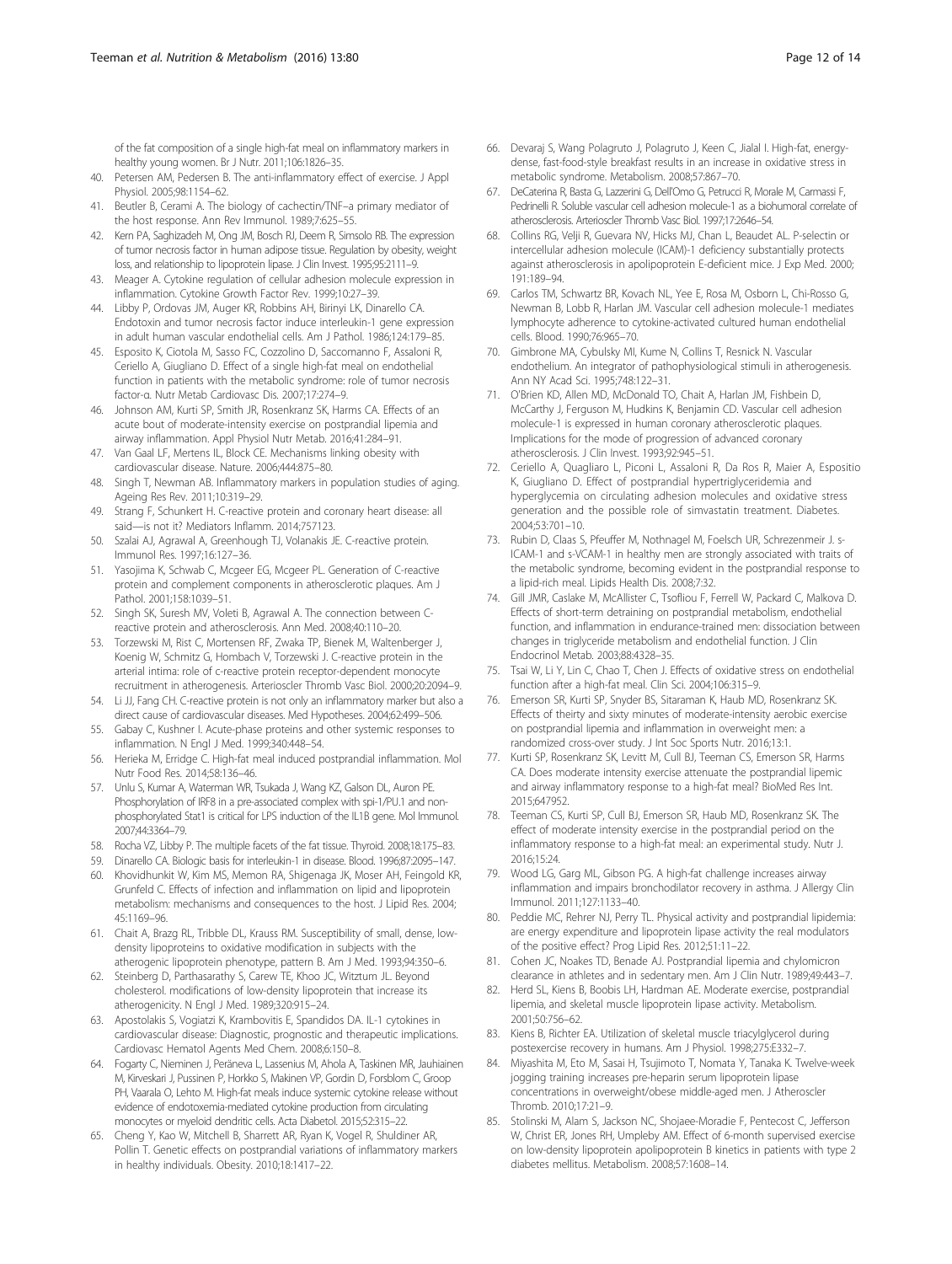- <span id="page-12-0"></span>86. Herd SL, Lawrence JE, Malkova D, Murphy MH, Mastana S, Hardman AE. Postprandial lipemia in young men and women of contrasting training status. J Appl Physiol. 2000;89:2049–56.
- 87. Neufer PD. The effect of detraining and reduced training on the physiological adaptations to aerobic exercise training. Sports Med. 1989;8:302–20.
- 88. Tsetsonis NV, Hardman AE, Mastana SS. Acute effects of exercise on postprandial lipemia: a comparative study in trained and untrained middleaged women. Am J Clin Nutr. 1997;65:525–33.
- 89. Gill JM, Al-Mamari A, Ferrell WR, Cleland SJ, Packard CJ, Sattar N, Petrie JR, Caslake MJ. Effects of prior moderate exercise on postprandial metabolism and vascular function in lean and centrally obese men. J Am Coll Cardiol. 2004;44:2375–82.
- 90. Zhang J, Ji L, Nunez G, Feathers S, Hart C, Yao W. Effect of exercise timing on postprandial lipemia in hypertriglyceridemic men. Can J Appl Physiol. 2004;29:590–603.
- 91. Zhang JQ, Thomas TR, Ball SD. Effect of exercise timing on postprandial lipemia and HDL cholesterol subfractions. J Appl Physiol. 1998;85:1516–22.
- 92. Hardman AE, Aldred HE. Walking during the postprandial period decreases alimentary lipaemia. J Cardiovasc Risk. 1995;2:71–8.
- 93. Katsanos C, Moffatt R. Acute effects of premeal versus postmeal exercise on postprandial hypertriglyceridemia. Clin J Sport Med. 2004;14:33–9.
- 94. Kiens B, Lithell H, Mikines KJ, Richter EA. Effects of insulin and exercise on muscle lipoprotein lipase activity in man and its relation to insulin action. J Clin Invest. 1989;84:1124–9.
- 95. Seip RL, Semenkovich CF. Skeletal muscle lipoprotein lipase: Molecular regulation and physiological effects in relation to exercise. Exerc Sport Sci Rev. 1998;26:191–218.
- 96. Seip RL, Mair K, Cole TG, Semenkovich CF. Induction of human skeletal muscle lipoprotein lipase gene expression by short-term exercise is transient. Am J Physiol. 1997;272:E255–61.
- 97. Sondergaard E, Rahbek I, Sørensen L, Christiansen J, Gormsen L, Jensen M, Nielsen S. Effects of exercise on VLDL-triglyceride oxidation and turnover. Am J Physiol Endocrinol Metab. 2011;300:E939–44.
- 98. Børsheim E, Knardahl S, Høstmark AT. Short-term effects of exercise on plasma very low density lipoproteins (VLDL) and fatty acids. Med Sci Sports Exerc. 1999;31:522–30.
- 99. Bellou E, Siopi A, Galani M, Maraki M, Tsekouras YE, Panagiotakos DB, Kavouras SA, Magkos F, Sidossis LS. Actue effects of exercise and calorie restriction on triglyceride metabolism in women. Med Sci Sports Exerc. 2013;45:455–61.
- 100. Petitt DS, Cureton KJ. Effects of prior exercise on postprandial lipemia: a quantitative review. Metabolism. 2003;52:418–44.
- 101. Tsetsonis NV, Hardman AE. Reduction in postprandial lipemia after walking: influence of exercise intensity. Med Sci Sports Exerc. 1996;28:1235–42.
- 102. Murphy MH, Nevill AM, Hardman AE. Different patterns of brisk walking are equally effective in decreasing postprandial lipaemia. Int J Obes Relat Metab Disord. 2000;24:1303–9.
- 103. Klein L, Miller TD, Radam TE, O'Brien T, Nguyen TT, Kottke BA. Acute physical exercise alters apolipoprotein E and C-III concentrations of apo E-rich very low density lipoprotein fraction. Atherosclerosis. 1992;97:37–51.
- 104. MacEneaney O, Harrison M, O'Gorman D, Pankratieva E, O'Connor P, Moyna N. Effect of prior exercise on postprandial lipemia and markers of inflammation and endothelial activation in normal weight and overweight adolescent boys. Eur J Appl Physiol. 2009;106:721–9.
- 105. Brandauer J, Landers-Ramos RQ, Jenkins NT, Spangenburg EE, Hagberg JM, Prior SJ. Effects of prior acute exercise on circulating cytokine concentration responses to a high-fat meal. Physiol Rep. 2013;1:e00040.
- 106. Aldred HE, Perry IC, Hardman AE. The effect of a single bout of brisk walking on postprandial lipemia in normolipidemic young adults. Metabolism. 1994;43:836–41.
- 107. Miyashita M, Burns SF, Stensel DJ. Accumulating short bouts of brisk walking reduces postprandial plasma triacylglycerol concentrations and resting blood pressure in healthy young men. Am J Clin Nutr. 2008;88:1225–31.
- 108. Freese EC, Levine AS, Chapman DP, Hausman DB, Cureton KJ. Effects of acute sprint interval cycling and energy replacement on postprandial lipemia. J Appl Physiol. 2011;111:1584–9.
- 109. Gabriel B, Ratkevicius A, Gray P, Frenneaux MP, Gray SR. High-intensity exercise attenuates postprandial lipaemia and markers of oxidative stress. Clin Sci. 2012;123:313–21.
- 110. Thackray AE, Barrett LA, Tolfrey K. Acute high-intensity interval running reduces postprandial lipemia in boys. Med Sci Sports Exerc. 2013;45:1277–84.
- 111. Thackray AE, Barrett LA, Tolfrey K. High-intensity running and energy restriction reduce postprandial lipemia in girls. Med Sci Sports Exerc. 2016;48:402–11.
- 112. Welle S. Metabolic responses to a meal during rest and low-intensity exercise. Am J Clin Nutr. 1984;40:990–4.
- 113. Gill JM, Herd SL, Hardman AE. Moderate exercise and post-prandial metabolism: issues of dose-response. J Sports Sci. 2002;20:961–7.
- 114. Burton FL, Malkova D, Caslake MJ, Gill JMR. Energy replacement attenuates the effects of prior moderate exercise on postprandial metabolism in overweight/obese men. Int J Obes. 2008;32:481–9.
- 115. Harrison M, O'Gorman D, McCaffrey N, Hamilton M, Zderic T, Carson B, Moyna N. Influence of acute exercise with and without carbohydrate replacement on postprandial lipid metabolism. J Appl Physiol. 2009;106:943–9.
- 116. Chiu C, Burns S, Yang T, Chang Y, Chen Y, Chang C, Wu C. Energy replacement using glucose does not increase postprandial lipemia after moderate intensity exercise. Lipids Health Dis. 2014;13:177.
- 117. Maraki M, Magkos F, Christodoulou N, Aggelopoulou N, Skenderi K, Panagiotakos D, Kavouras SA, Sidossis L. One day of moderate energy deficit reduces fasting and postprandial triacylglycerolemia in women: the role of calorie restriction and exercise. Clin Nutr. 2010;29:459–63.
- 118. Gill JM, Hardman AE. Postprandial lipemia: effects of exercise and restriction of energy intake compared. Am J Clin Nutr. 2000;71:465–71.
- 119. Maraki M, Sidossis L. Effects of energy balance on postprandial triacylglycerol metabolism. Curr Opin Clin Nutr Metab Care. 2010;13:608–17.
- 120. Petitt DS, Arngrimsson SA, Cureton KJ. Effect of resistance exercise on postprandial lipemia. J Appl Physiol. 2003;94:694–700.
- 121. Singhal A, Trilk JL, Jenkins NT, Bigelman KA, Cureton KJ. Effect of intensity of resistance exercise on postprandial lipemia. J Appl Physiol. 2009;106:823–9.
- 122. Burns SF, Corrie H, Holder E, Nightingale T, Stensel DJ. A single session of resistance exercise does not reduce postprandial lipaemia. J Sports Sci. 2005;23:251–60.
- 123. Davitt PM, Arent SM, Tuazon MA, Golem DL, Henderson GC. Postprandial triglyceride and free fatty acid metabolism in obese women after endurance or resistance exercise. J Appl Physiol. 2013;114:1743–54.
- 124. Shannon KA, Shannon RM, Clore JN, Gennings C, Warren BJ, Potteiger JA. Resistance exercise and postprandial lipemia: the dose effect of differing volumes of acute resistance exercise bouts. Metabolism. 2005;54:756–63.
- 125. Khan F, Green FC, Forsyth JS, Greene SA, Morris AD, Belch JJ. Impaired microvascular function in normal children: effects of adiposity and poor glucose handling. J Physiol. 2003;551:705–11.
- 126. Tolfrey K, Thackray AE, Barrett LA. Acute exercise and postprandial lipemia in young people. Pediatr Exerc Sci. 2014;26:127–37.
- 127. Lee S, Burns SF, White D, Kuk JL, Arslanian S. Effects of acute exercise on postprandial triglyceride response after a high-fat meal in overweight black and white adolescents. Int J Obes. 2013;37:966–71.
- 128. Sedgewick MJ, Morris JG, Nevill ME, Tolfrey K, Nevill A, Barrett LA. Effect of exercise on postprandial endothelial function in adolescent boys. Br J Nutr. 2013;110:301–9.
- 129. Barrett LA, Morris JG, Stensel DJ, Nevill ME. Exercise and postprandial plasma triacylglycerol concentrations in healthy adolescent boys. Med Sci Sports Exerc. 2007;39:116–22.
- 130. Bond B, Gates PE, Jackman SR, Corless LM, Williams CA, Barker AR. Exercise intensity and the protection from postprandial vascular dysfunction in adolescents. Am J Physiol Heart Circ Physiol. 2015;308:H1443–50.
- 131. Stary HC. Evolution and progression of atherosclerotic lesions in coronary arteries of children and young adults. Arteriosclerosis. 1989;9:I19–32.
- 132. Steensberg A, van Hall G, Osada T, Sacchetti M, Saltin B, Klarlund PB. Production of interleukin-6 in contracting human skeletal muscles can account for the exercise-induced increase in plasma interleukin-6. J Physiol. 2000;529(Pt 1):237–42.
- 133. van Hall G, Steensberg A, Sacchetti M, Fischer C, Keller C, Schjerling P, Hiscock N, Moller K, Saltin B, Febbraio MA, Pedersen B. Interleukin-6 stimulates lipolysis and fat oxidation in humans. J Clin Endocrinol Metab. 2003;88:3005–10.
- 134. Steensberg A, Fischer C, Keller C, Møller K, Pedersen B. IL-6 enhances plasma IL-1ra, IL-10, and cortisol in humans. Am J Physiol Endocrinol Metab. 2003;285:E433–7.
- 135. Pretolani M. Interleukin-10: an anti-inflammatory cytokine with therapeutic potential. Clin Exp Allergy. 1999;29:1164–71.
- 136. Dixon N, Hurst T, Talbot DCS, Tyrrell R, Thompson D. Active middle-aged men have lower fasting inflammatory markers but the postprandial